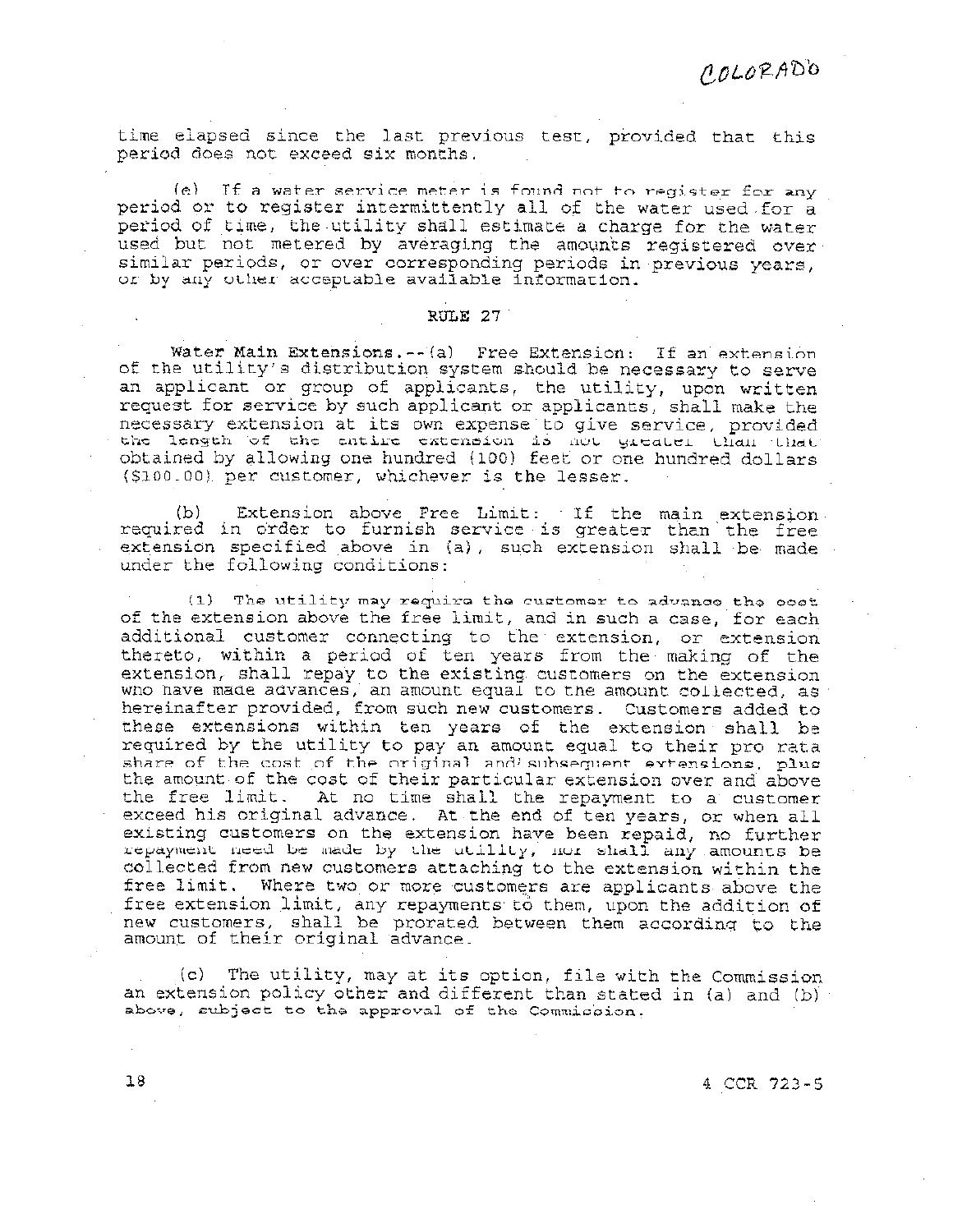(d) The distance of the applicant from the nearest main shall be used in determining whether the applicant is entitled to a free extension, and the cost of extending the nearest existing main shall be used as a basis in determining the amount of deposit

(e) The utility shall not be obliged to make the extension as required by this rule unless the applicant shall furnish a suitable quarantee that he will use the corvice for at least three years, or unless the owner of the property served by such extension, or some responsible party, shall guarantee that the service will be used for that time.

The utility may, at its option, construct extensions  $(fE)$ having more than sufficient capacity to meet particular requirements, in which case such additional capacity will be This refers constructed without obligation to customers. particularly to anticipated future extensions to the extension requested.

(g) If an extension is of such length and/or the prospective business which may be developed by it is so meager as to make it doubtful whether the business from the extension would ever pay a fair return on the investment, such a case will be classed as "special" and the fact reported to the Commission for investigation and determination as to the reasonableness of such extension, and such action as may be considered necessary.

### $4$  CCR  $723 - 5$

COLORADO.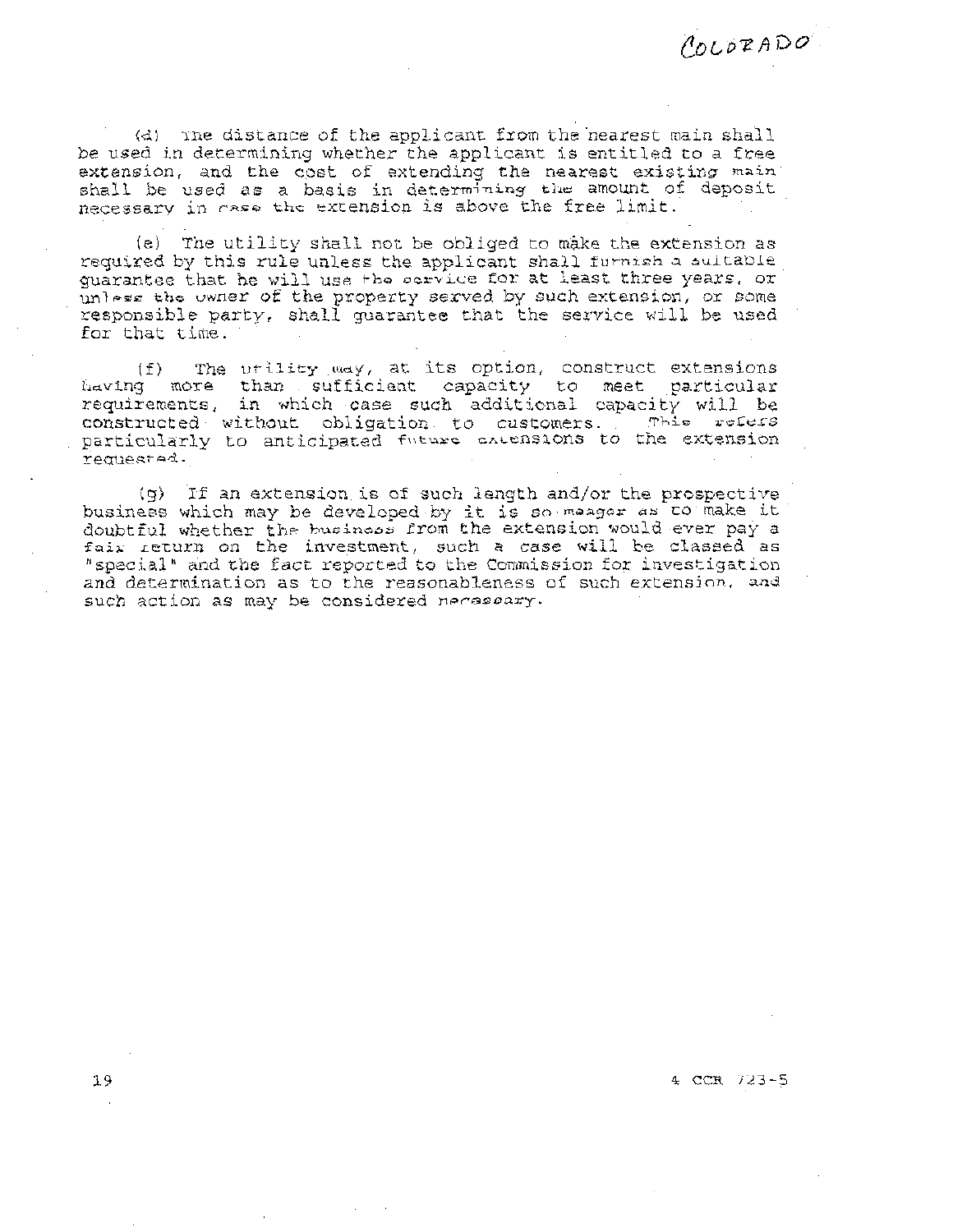**DELAWARE** 

Water main extension for the convenience of a customer or developer are considered under a formula unique to each water utility. Service to the curb stop is free unless the test formula for a contribution or advance indicates the water utility is justified in requiring the contribution or advance. The choice of which accounting procedure to apply, ie., a contribution or advance is at the discretion of the water utility.

EXAMPLE WATER UTILITY TEST FORMULA

 $[A-(B-C-D-E-F)-(G=H)]=X$ 

A= Est. Gross Annual Revenues during a 5 year period

B= Annual Operation and Maintenance

 $C = T$ axes, other than income

D= Annual depreciation expense

 $E =$  Other costs

 $F =$  Income Taxes on the net income

 $G =$  Capital costs

 $H = Tax$  expense associated with the contributed capital

 $I = Rate of return$ 

 $X =$  Difference of the above factors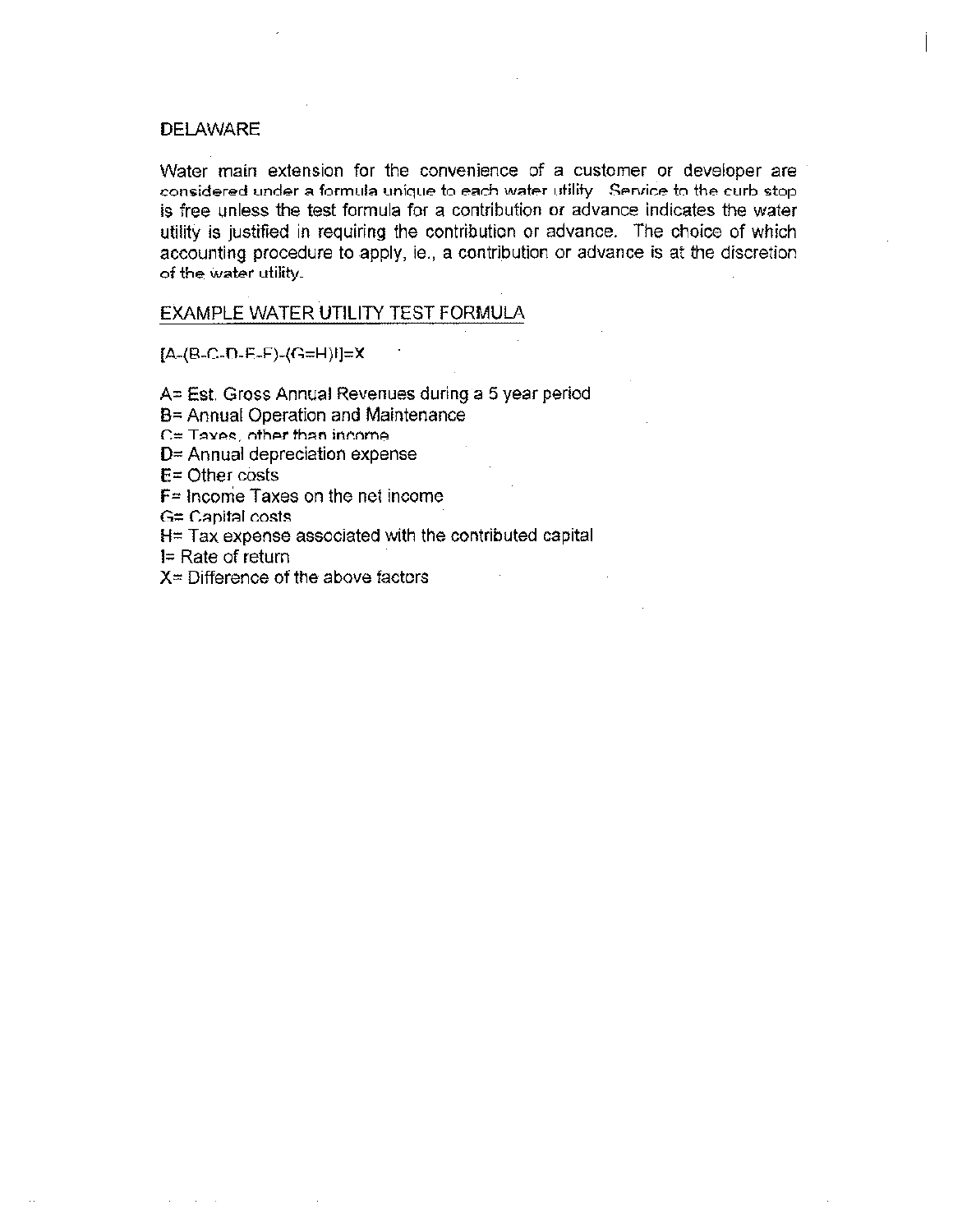b. Terms and conditions. The utility shall extend service to new customers under the following terms and conditions:

(1) Plant additions. The utility will provide all water plants at its cost and expense without requiring an advance for construction from customers or developers except in those unusual circumstances where extensive plant additions are required before the customer can be served or where the customer will not attach within the agreed-upon attachment period after completion of construction. In such instances, the utility shall require, no more than 30 days prior to commencement of construction, the customer or developer to advance funds which are subject to refund as additional customers are attached. A contract between the utility and the customer which requires an advance by the customer to make plant additions shall be available for board inspection.

(2) Advances for construction costs for distribution main extensions for customers who will attach within 30 days. Where the customer will attach within 30 days after completion of the distribution main extension, the following shall apply:

1. If the estimated construction cost to provide a distribution main extension is less than or equal to five times the estimated annual revenue calculated on the basis of similarly situated customers, the utility shall finance and make the main extension without requiring an advance for construction,

If the estimated construction cost to provide a distribution main extension is greater than five  $\mathcal{D}$ times the estimated annual revenue calculated on the basis of similarly situated customers, the applicant for such an extension shall contract with the utility and deposit an advance for construction equal to the estimated construction cost less five times the estimated annual revenue to be produced by the customer no more than 30 days prior to commencement of construction.

(3) Advances for construction costs for distribution main extensions for customers who will not attach within the agreed-upon attachment period. Where the customer will not attach within the agreed-upon attachment period after completion of the distribution main extension, the applicant for the extension shall contract with the utility and deposit no more than 30 days prior to the commencement of construction an advance for construction equal to the estimated construction cost.

Advance payments for plant additions or extensions which are subject to refund for a ten-year period may be made by cash, surety bond, or equivalent surety. In the event a surety bond or an equivalent surety is used, the bonded amount shall have added to it a surcharge equal to the annual interest rate paid by the utility on customer bill deposits times the bonded amount. The bond shall be called by the utility at the end of one year or when the earned refunds are equal to the bonded amount, less the surcharge, whichever occurs first. If, upon termination of the surety bond, there are sufficient earned refunds to offset the amount of the surety bond, less the surcharge, the depositors shall provide the utility the amount of the surcharge. If, upon termination of the surety bond, there are not sufficient earned refunds to offset the full amount of the surety bond, less the surcharge, the depositors shall provide the utility a cash deposit equal to the amount of the surety bond, less refunds accumulated during the bonded period, plus the surcharge, or the depositor may pay the interest on the previous year's bond and rebond the balance due to the utility for a second or third one-year period. Upon receipt of such eash deposit, the utility shall release the surety bond. The cash deposit, less the surcharge, shall be subject to refund by the utility for the remainder of the ten-year period.

 $\mathcal{C}$ Refunds. The utility shall refund to the depositor for a period of ten years from the date of the original advance, a pro-rata share for each service attachment to the distribution main extension. The pro-rata refund shall be computed in the following manner:

(1) If the combined total of three times estimated annual revenue for the depositor and each customer who has attached to the distribution main extension exceeds the total estimated construction cost to provide the extension, the entire amount of the advance provided by the depositor shall be refunded to the depositor.

(2) If the combined total of three times estimated annual revenue for the depositor and each customer who has attached to the distribution main extension is less than the total estimated construction cost to provide the extension, the amount to be refinded to the depositor shall equal three times estimated annual revenue of the customer attaching to the extension.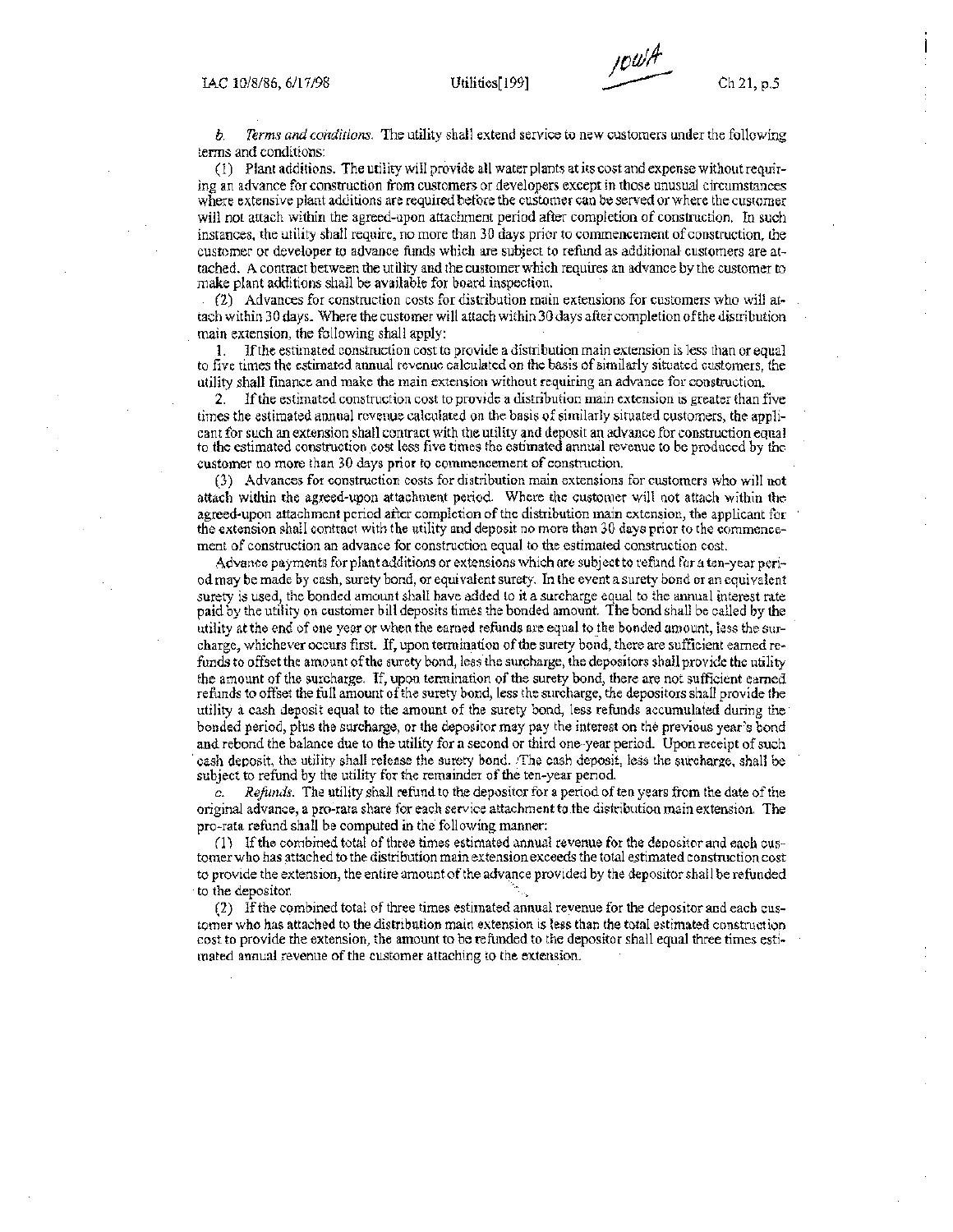(3) In no event shall the total amount to be refunded to a depositor exceed the amount of the advance for construction made by the depositor. Any amounts subject to refund shall be paid by the utility without interest. At the expiration of the above-described ten-year period, the customer advance for construction record shall be closed and the remaining balance shall be credited to the respective plant account.

d. *Extensions not required.* Utilities shall not be required to make extensions as described in this rule, unless the extension shall be of a permanent nature.

*Extensions permitted.* This rule shall not be construed as prohibiting any utility from making a ė. contract with a customer in a different manner, if the contract provides a more favorable method of extension to the customer, so long as no discrimination is practiced among customers or depositors.

This rule shall not be construed as prohibiting an individual, partnership, or company from constructing its own extension. An extension constructed by a nonutility entity must meet at a minimum the applicable portions of the standards in 21.5(1) and 21.5(2) and such other reasonable standards as the utility may employ in constructing extensions, so long as the standards do not mandate a particular supplier. All connections to the utility-owned equipment or facilities shall be made by the utility at the applicant's expense. At the time of attachment to the utility-owned equipment or facilities, the applicant shall transfer ownership of the extension to the utility and the utility shall book the original cost of construction of the extension as an advance for construction and refunds shall be made to the applicant in accordance with  $21.3(12)$ "c." The utility shall be responsible for the operation and maintenance of the extension after attachment.

If the utility requires the applicant to construct the extension to meet service requirements greater than those necessary to serve the applicant's service needs, the utility shall reimburse the applicant for the difference in cost between the extension specifications required by the utility and the extension specifications necessary to meet the applicant's service needs.

21.3(6) Service connections. In urban areas with well-defined streets, the utility shall control (supervise the installation and maintenance of) that portion of the service pipe from its main to and including the customer's meter. A curb stop shall be installed at a convenient place between the property line and the curb. All services shall include a curb stop and curb box or meter vault. In installations where meters are installed in meter vaults incorporating a built-in valve, and are installed between property line and curb, no separate curb stop and curb box is required.

21.3(7) Location of meters. Meters may be installed outside or inside as mutually agreed upon by the customer and utility.

Outside. Meters installed out-of-doors shall be readily accessible for maintenance and reading a. and so far as practicable the location should be mutually acceptable to the customer and the utility. The meter shall be installed so as to be unaffected by climatic conditions and reasonably secure from injury.

Inside. Meters installed inside the customer's building shall be located as near as possible to Ъ. the point where the service pipe enters the building and at a point reasonably secure from injury and readily accessible for reading and testing. In cases of multiple buildings, such as two-family dwellings or apartment buildings, the meter(s) shall be located within the premises served or in a common location accessible to the customers and the utility.

### 199—21.4(476) Customer relations.

21.4(1) Customer information. Each utility shall:

Post a notice in a conspicuous place in each office of the utility where applications for service are received, informing the public that copies of the rate schedules and rules relating to the service of the utility are available for public inspection.

b. Maintain up-to-date maps, plans, or records of its entire water system.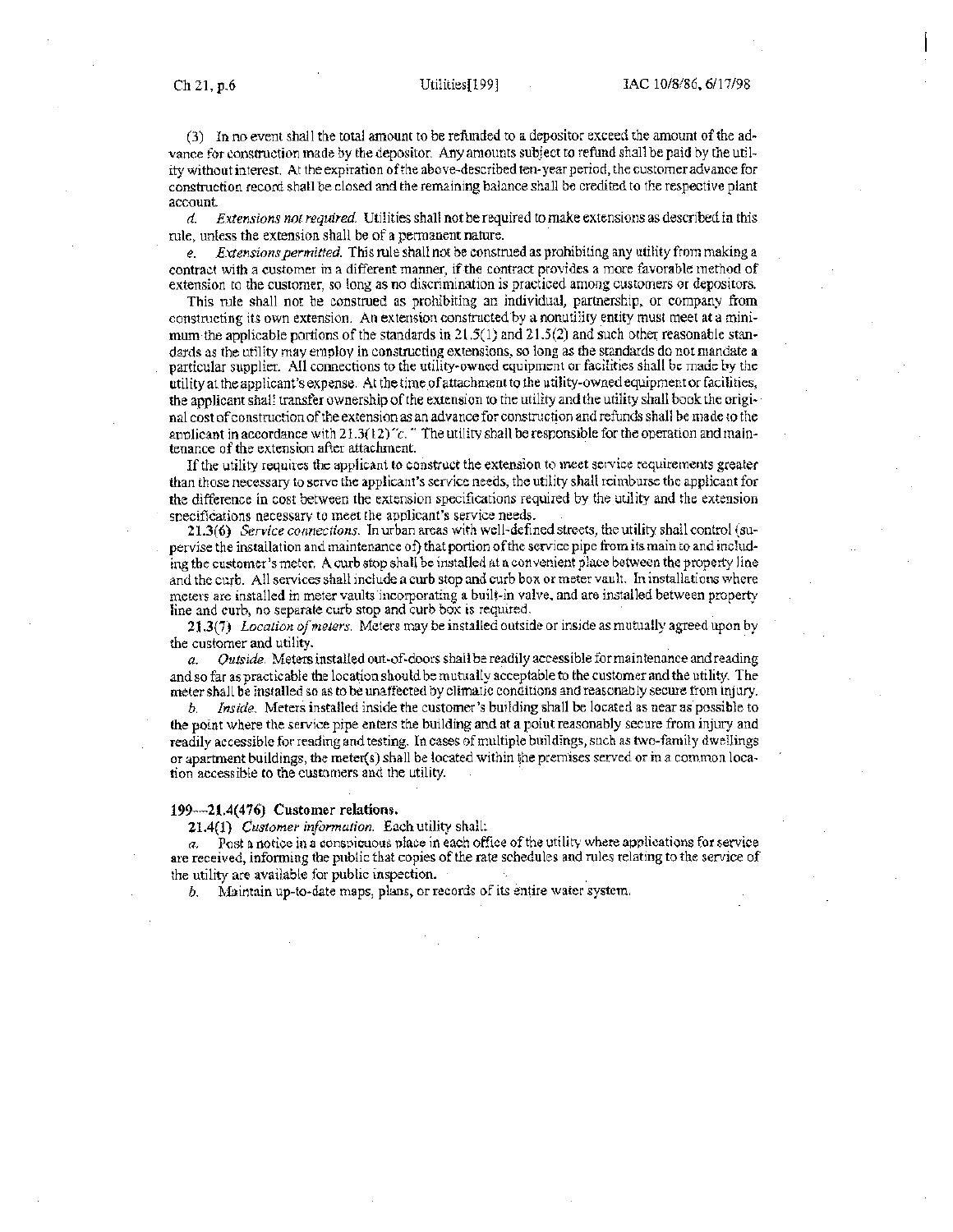MAINE

Page

# 65 - INDEPENDENT AGENCIES - REGULATORY

407 - PUBLIC UTILITIES COMMISSION

| CHAPTER 65 | WATER MAIN EXTENSION AND SERVICE LINE RULE                                                     |
|------------|------------------------------------------------------------------------------------------------|
| SUMMARY:   | This rule establishes standards and conditions for the extension of<br>water utility services. |

TABLE OF CONTENTS

| 1.               |             |  |
|------------------|-------------|--|
|                  | Α.          |  |
|                  | <b>B.</b>   |  |
|                  | Ċ.          |  |
|                  | D.          |  |
|                  | E           |  |
|                  | $F_{\rm L}$ |  |
|                  | G.          |  |
|                  | H.          |  |
|                  | Ι.          |  |
|                  | J.          |  |
|                  | Κ.          |  |
|                  | L.          |  |
|                  | M.          |  |
| $\overline{2}$ . |             |  |
|                  | Α.          |  |
|                  | <b>B.</b>   |  |
|                  | C.          |  |
|                  | Đ.          |  |
|                  | Ε.          |  |
|                  | F.          |  |
|                  |             |  |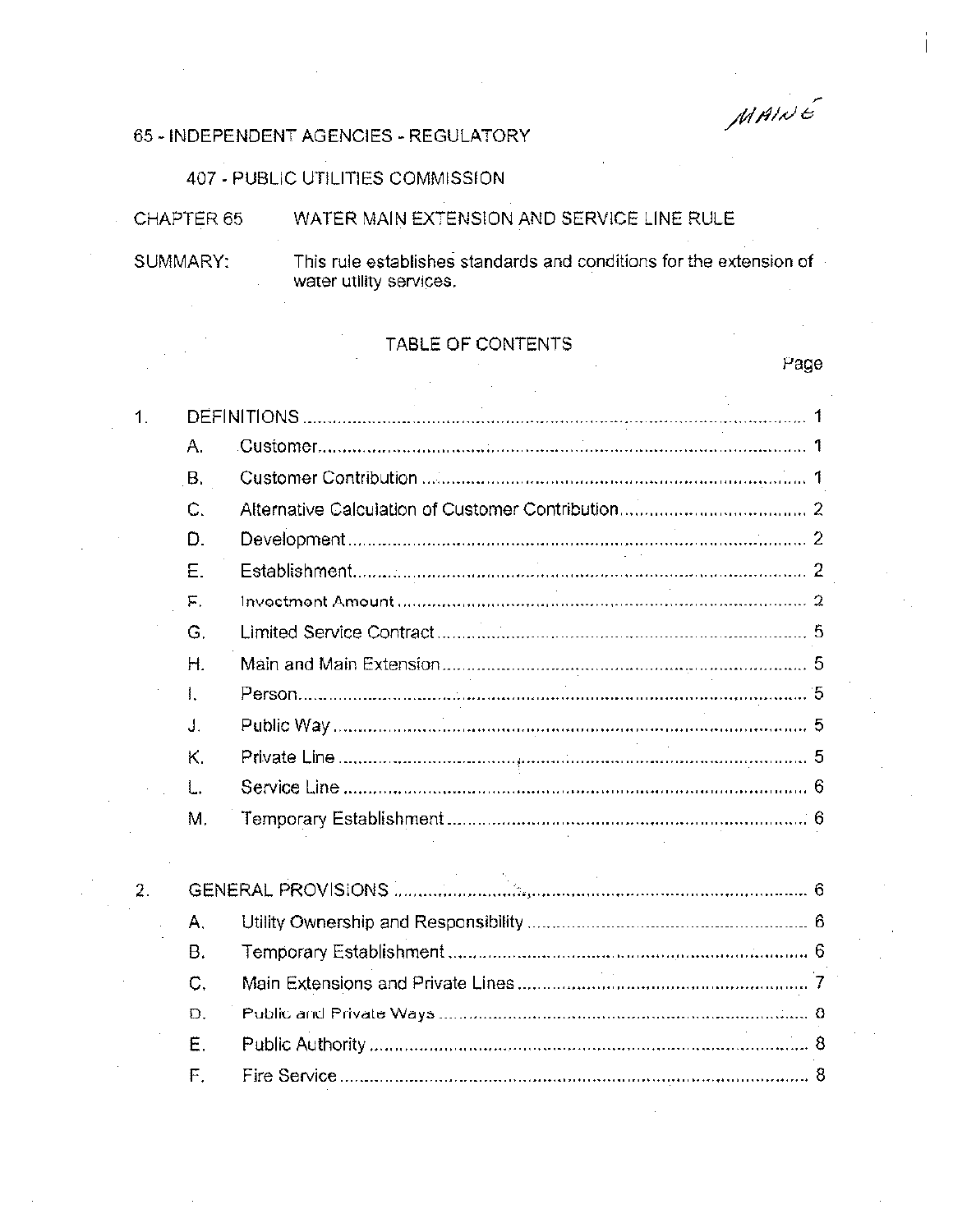|     | G.  | Utility Specifications; Related Distribution Capacity Additions  8 |
|-----|-----|--------------------------------------------------------------------|
|     | Η.  |                                                                    |
|     | I.  |                                                                    |
|     | J.  |                                                                    |
| 3.  |     |                                                                    |
|     | А.  |                                                                    |
|     | В.  |                                                                    |
|     | C.  | Customer Contribution to Main Extension and Other Requirements;    |
|     |     |                                                                    |
|     | D.  | Distribution of Additional Investment Amounts and                  |
|     |     |                                                                    |
|     | Е.  |                                                                    |
| 4.  |     |                                                                    |
|     | Α.  |                                                                    |
|     | -B. |                                                                    |
|     | C.  | Developer Contribution; Cost of Service Lines; Advances            |
|     |     |                                                                    |
|     | D.  | Customor Contributions by Customers Outside Development 14         |
| 15. |     | INVESTMENT REDUCED OR NOT REQUIRED FOR HIGH-COST                   |
|     |     |                                                                    |
|     | Α.  |                                                                    |
|     | В.  |                                                                    |
|     | C.  |                                                                    |
|     | D.  | Definition of Service Installation and Equivalent Service  16      |
|     | Е.  | Continued Investment Requirement for Utility with System           |
|     |     |                                                                    |
| 6.  |     |                                                                    |
|     | А.  |                                                                    |

 $\label{eq:2.1} \mathcal{L}_{\mathcal{A}}(\mathcal{A})=\mathcal{L}_{\mathcal{A}}(\mathcal{A})\otimes\mathcal{L}_{\mathcal{A}}(\mathcal{A})\otimes\mathcal{L}_{\mathcal{A}}(\mathcal{A})\otimes\mathcal{L}_{\mathcal{A}}(\mathcal{A}).$ 

 $\label{eq:2.1} \mathcal{L}_{\text{max}}(x) = \frac{1}{2\pi}\sum_{i=1}^n \frac{1}{2\pi i} \sum_{i=1}^n \frac{1}{2\pi i} \sum_{i=1}^n \frac{1}{2\pi i} \sum_{i=1}^n \frac{1}{2\pi i} \sum_{i=1}^n \frac{1}{2\pi i} \sum_{i=1}^n \frac{1}{2\pi i} \sum_{i=1}^n \frac{1}{2\pi i} \sum_{i=1}^n \frac{1}{2\pi i} \sum_{i=1}^n \frac{1}{2\pi i} \sum_{i=1}^n \frac{1}{2\pi$ 

 $\mathbf{I}$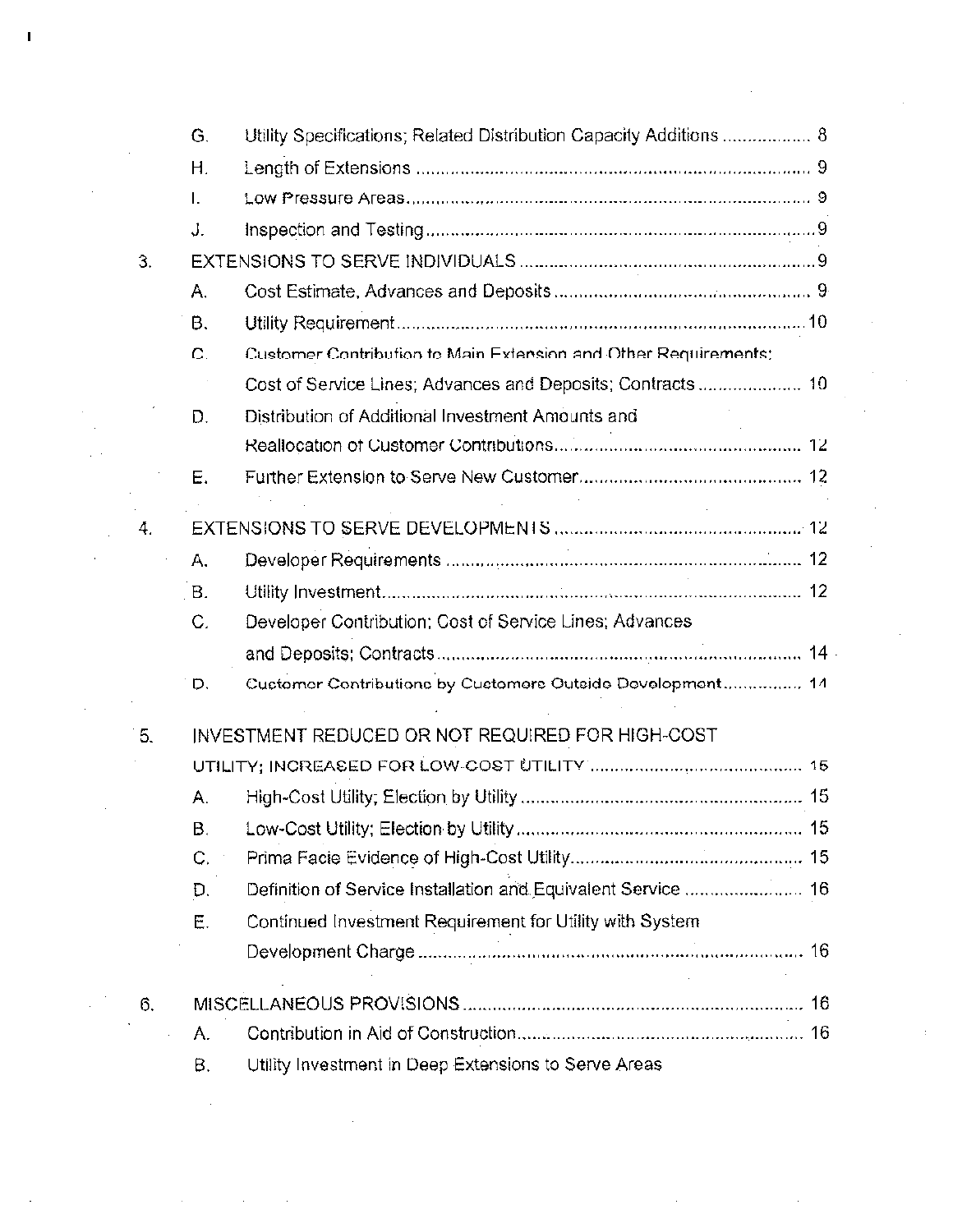| C. |                                                                                  |  |
|----|----------------------------------------------------------------------------------|--|
| D. |                                                                                  |  |
| Е. |                                                                                  |  |
| F. | Application of Old Investment Amount to Existing Main                            |  |
|    | Extensions for Two-Year Period; Application of New                               |  |
|    |                                                                                  |  |
| G. | Notice to Commission by Hillity Choosing Not to Invest [1994] [1994] [1994] [18] |  |
| Η. |                                                                                  |  |

 $\sim 10^7$ 

 $\mathcal{L}^{\text{max}}_{\text{max}}$ 

 $\label{eq:2.1} \frac{1}{\sqrt{2}}\left(\frac{1}{\sqrt{2}}\right)^{2} \left(\frac{1}{\sqrt{2}}\right)^{2} \left(\frac{1}{\sqrt{2}}\right)^{2} \left(\frac{1}{\sqrt{2}}\right)^{2} \left(\frac{1}{\sqrt{2}}\right)^{2} \left(\frac{1}{\sqrt{2}}\right)^{2} \left(\frac{1}{\sqrt{2}}\right)^{2} \left(\frac{1}{\sqrt{2}}\right)^{2} \left(\frac{1}{\sqrt{2}}\right)^{2} \left(\frac{1}{\sqrt{2}}\right)^{2} \left(\frac{1}{\sqrt{2}}\right)^{2} \left(\$ 

 $\label{eq:2} \frac{1}{2} \int_{\mathbb{R}^3} \frac{1}{\sqrt{2}} \, \frac{1}{\sqrt{2}} \, \frac{1}{\sqrt{2}} \, \frac{1}{\sqrt{2}} \, \frac{1}{\sqrt{2}} \, \frac{1}{\sqrt{2}} \, \frac{1}{\sqrt{2}} \, \frac{1}{\sqrt{2}} \, \frac{1}{\sqrt{2}} \, \frac{1}{\sqrt{2}} \, \frac{1}{\sqrt{2}} \, \frac{1}{\sqrt{2}} \, \frac{1}{\sqrt{2}} \, \frac{1}{\sqrt{2}} \, \frac{1}{\sqrt{2}} \, \frac{1}{\sqrt{2}} \, \frac$ 

 $\label{eq:2.1} \frac{1}{\sqrt{2}}\int_{\mathbb{R}^3}\frac{1}{\sqrt{2}}\left(\frac{1}{\sqrt{2}}\right)^2\left(\frac{1}{\sqrt{2}}\right)^2\left(\frac{1}{\sqrt{2}}\right)^2\left(\frac{1}{\sqrt{2}}\right)^2.$ 

 $\label{eq:2.1} \frac{1}{\sqrt{2}}\int_{\mathbb{R}^3}\frac{1}{\sqrt{2}}\left(\frac{1}{\sqrt{2}}\right)^2\frac{1}{\sqrt{2}}\left(\frac{1}{\sqrt{2}}\right)^2\frac{1}{\sqrt{2}}\left(\frac{1}{\sqrt{2}}\right)^2.$ 

 $\begin{array}{c} \begin{array}{c} \text{1}\\ \text{2}\\ \text{3}\\ \text{4}\\ \text{5}\\ \text{6}\\ \text{7}\\ \text{8}\\ \text{9}\\ \text{10}\\ \text{11}\\ \text{12}\\ \text{13}\\ \text{14}\\ \text{16}\\ \text{17}\\ \text{18}\\ \text{19}\\ \text{19}\\ \text{19}\\ \text{19}\\ \text{19}\\ \text{19}\\ \text{19}\\ \text{19}\\ \text{19}\\ \text{19}\\ \text{19}\\ \text{19}\\ \text{19}\\ \text{19}\\ \text{19}\\ \text{19}\\ \text{19}\\ \text{19}\\ \text{19$ 

 $\hat{\mathcal{L}}$ 

ちょうきょう

 $\label{eq:2} \frac{1}{\sqrt{2}}\int_{0}^{\infty}\frac{d\mu}{\lambda} \left(\frac{d\mu}{\lambda}\right)^2\frac{d\mu}{\lambda} \,d\mu$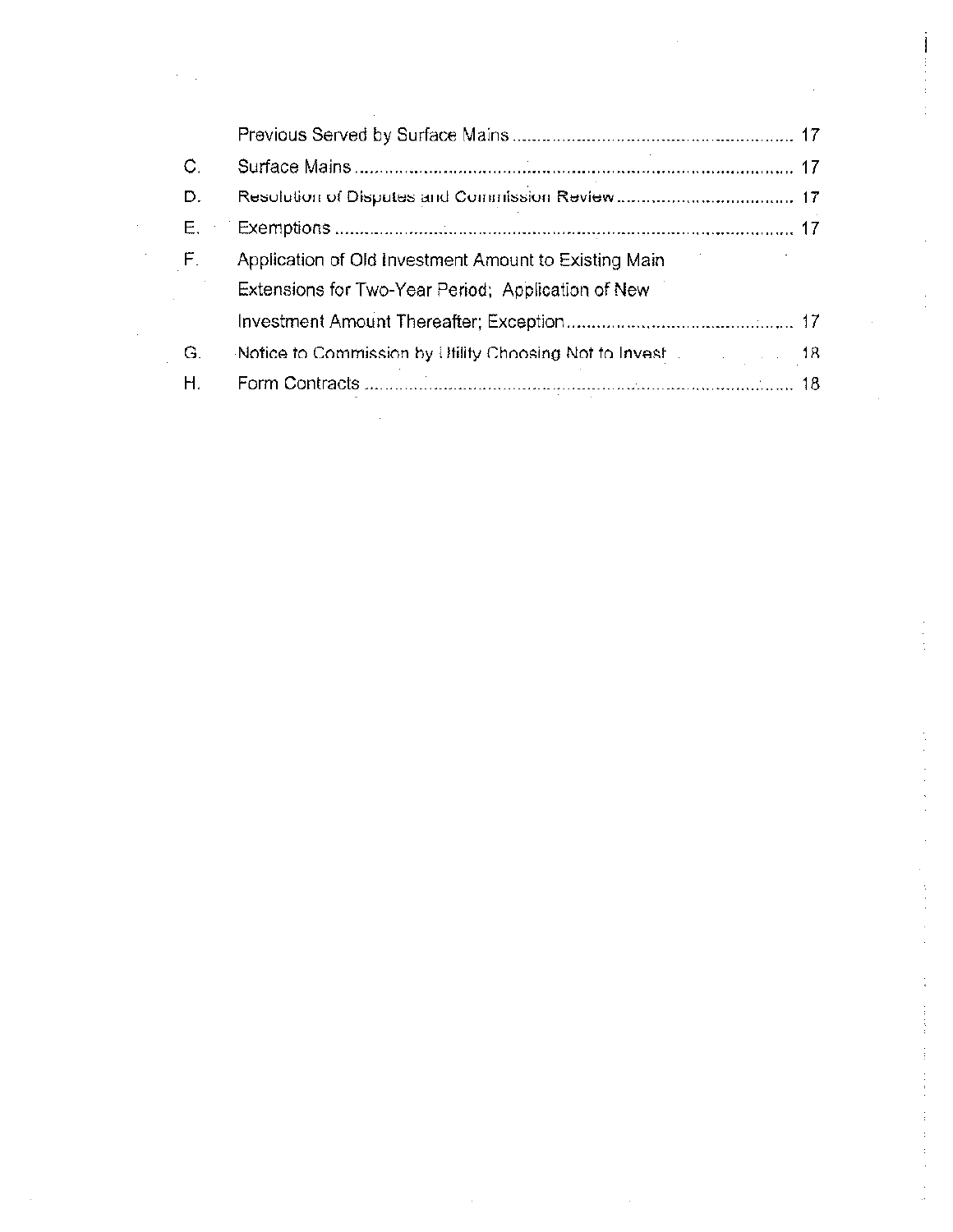# 65 - INDEPENDENT AGENCiES - REGULATORY

# 407 - PUBLIC UTILITIES COMMISSION

# CHAPTER 65 - WATER MAIN EXTENSION AND SERVICE LINE RULE

SUMMARY: This rule establishes standards and conditions for the extension of water utility services.

#### $\mathbf{1}$ DEFINITIONS

- A. Customer. A person taking or proposing to take water service at an establishment.
- B. Customer Contribution. The amount which a new customer on a water main extension must contribute to a water main extension. The amount of the customer contribution shall be the customer's share of the length of the extension up to the point of service minus the investment amount. The customer's share shall be: (1) the length of the main extension, if any, which serves that customer exclusively plus, (2) for each segment of extension serving 2 or more customers, the length of that segment divided by the number of customers served by it. In calculating the customer contributions the utility shall use the average cost per foot of the entire water main extension, including the fire protection allocation described in sections 3(A) and 4(A). The total contribution shall also include the net federal and state income tax liability resulting from the contribution, as calculated pursuant to section  $3(C)$  and  $4(C)$ . The cost allocated among customers shall not include the cost of service lines

# EXAMPLE

Customer A is located at 200 feet on an extension. Customer B is located at 120 feet.

Investment amount  $(\$$  amount to be invested by utility per customer) = \$600

Cost of extension = \$6000 Average cost of extension per foot  $= $30$ 

- 1. Customer <sup>A</sup> pays for all of extension beyond 120 feet, i.e., 200- 120 = 80 feet, and pays for half of first 120 feet, i.e.,  $120/2 = 60$ feet. Customer A pays for 140 feet  $(80 + 60)$  of the 200 feet  $(70\%).$
- 2. Customer B pays for half of first 120 feet (30%) of the extension  $\pm$ 60 feet.
- 3. Customer A's share is 140 feet x \$30 per foot  $=$  \$4200 (70%). After deduction of utility's investment amount of \$600, Customer A pays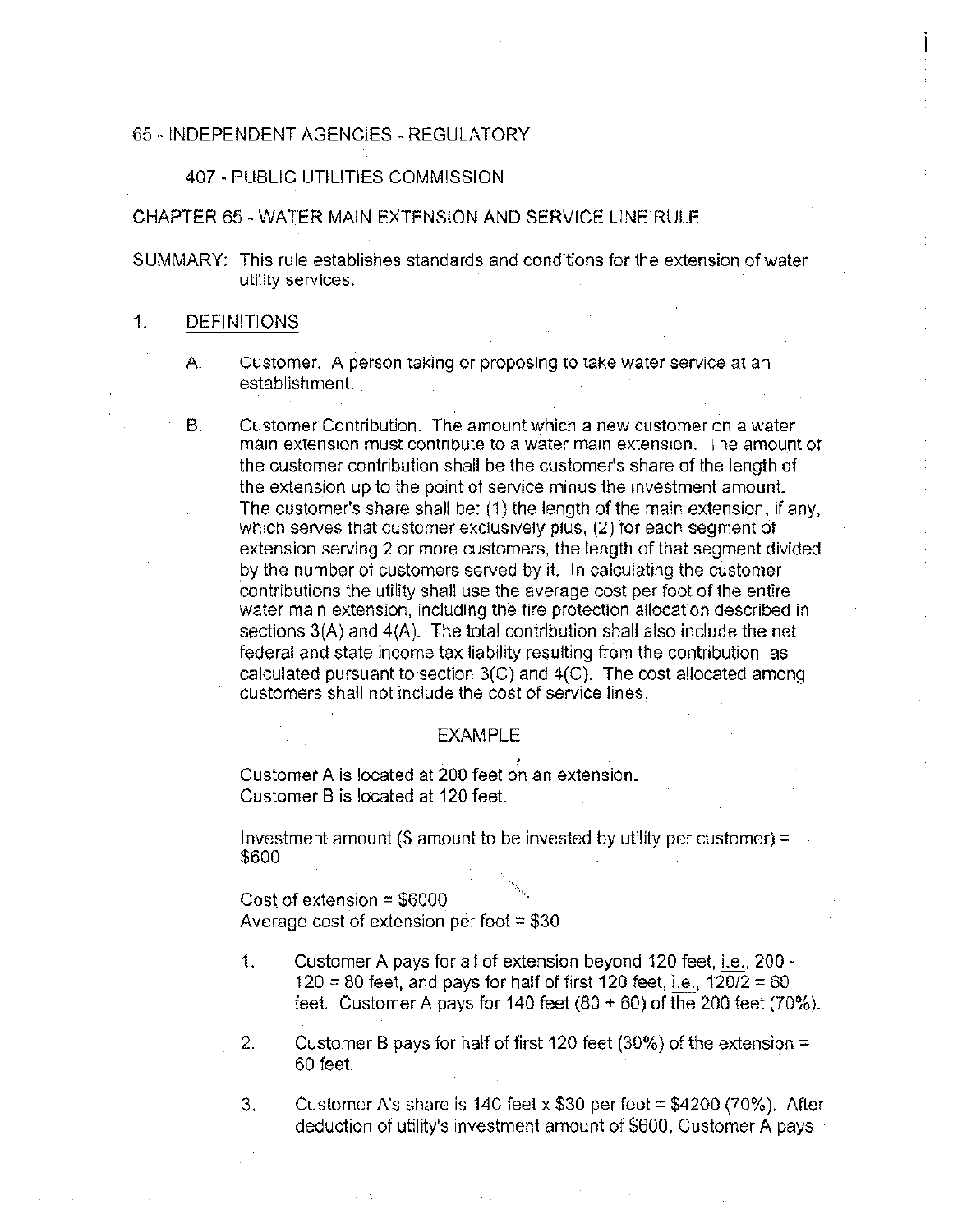\$3600.

4. Customer B's share is 60 feet x \$30 per foot =  $$1800 (30\%).$  After deduction of utility's investment amount of \$600, Customer B pays  $$1,200.$ 

If, after deduction of the investment amount for any customer, the contribution required from that customer is a negative amount, the customer shall make no contribution, but the utility shall make an Investment on behalf of that customer equal only to that customer's share calculated as described above.

- $C_{r}$ Alternative Calculation of Customer Contribution. As an alternative to the allocation of the customer contribution described in subsection B, where an extension is to serve an area which has lots of approximately equal size, the utility may require customers served by the extension to provide a customer contribution in equal shares of the total construction cost, after deduction of the utility's investment amount for each customer. The utility shall divide the total required customer contributions, after deduction of the total investment, equally among all customers each time a new customer is added.
- $D_{\alpha}$ Development. A water main extension shall be considered as serving a development, for purposes of section 4 of this rule, if a single person or business entity or a single association of persons or entities applying for a main extension to serve property owhed or under the control of the single person, entity or association has offered two or more parcels for sale or it is reasonable to expect that two or more parcels will be offered for sale.
- $E.$ Establishment. A location at which water service is desired or is being rendered.
- Ė. Investment Amount. The amount which a utility must invest in a water main extension for each customer. The investment amount is 75% of the amount of utility investment that will be supported by revenues from a new customer which are associated with fixed investment, provided that the utility shall invest no more than 50% of the cost of a line extension. The investment amount (LA) is established by multiplying the investment factor (IF) by the average annual customer revenue for the applicable customer classes, adjusted for public fire protection, as of the time the first customer was connected. For industrial, commercial and multi-unit residential customers, the average customer revenue shall be that of customers in the same class and same meter size subclass. The investment factor is determined (1) by dividing fixed costs by total operating revenues and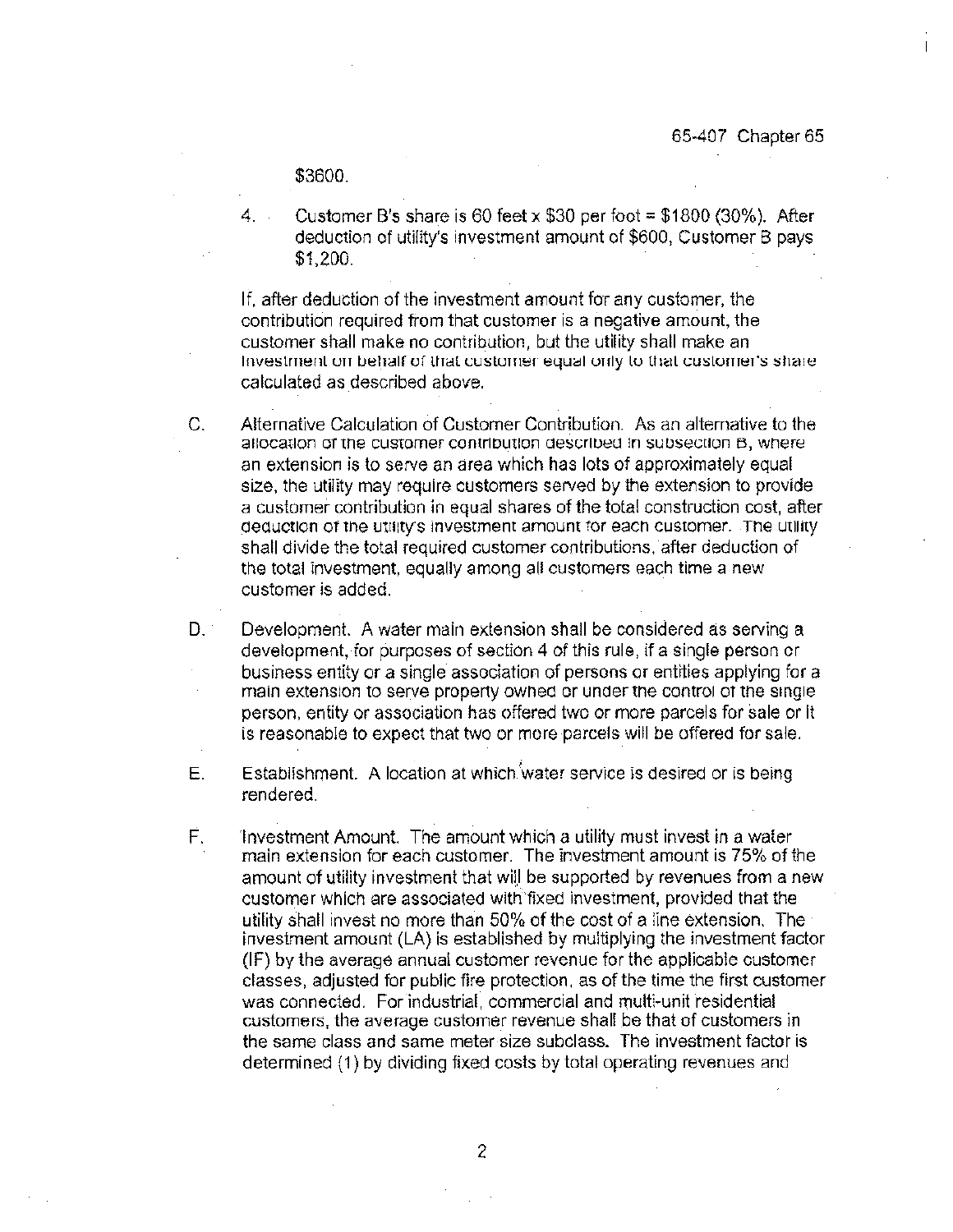## 65-407 Chapter 65

other income in order to establish the percentage of costs related to embedded investment; and (2) then dividing this result by the sum of the applicable cost of capital plus capital recovery costs (.013 depreciation) based on a 75-year write-off (expressed decimally as .013) plus, for a non-investor owned utility, the principal payment percentage per year. The entire calculation is multiplied by .75.

In the formulas stated below the account numbers listed are from the Uniform System of Accounts for water utilities, contained in Chapter 61 of these rules (65-407 C.M.R. 61).

The basic formula for determining the investment amount (IA) is:

$$
IA = IF \times ACR
$$

The formula for determining the investment fact (IF) for a non-investor owned utility is:

IF = 
$$
.75D + A + 1X
$$
  
R + T C + P + .013

The formula for determining the Investment factor (IF) for an Investor owned utility is:

$$
IF = .75 D + A + 1 X \nR + 1 CD + CD + CE + .013.\n1 - (FIT × SIT) + SIT)
$$

Where

ACR = Average Annual Customer Revenue per customer for the

applicable class or meter size subclass, divided by the difference of 1 minus the percentage determined in the most recent rate case, expressed decimally, of the utility's revenue requirement paid for fire protection by the municipality in which the main extension is located. If a utility is not able to determine average revenue for a particular class or meter size subclass because of insufficient experience, it shall use an estimated average revenue, based on average usage amounts from other water utilities and approved by the Director Technical Analysis of the Commission.

 $D =$ Depreciation Expense from Account 403.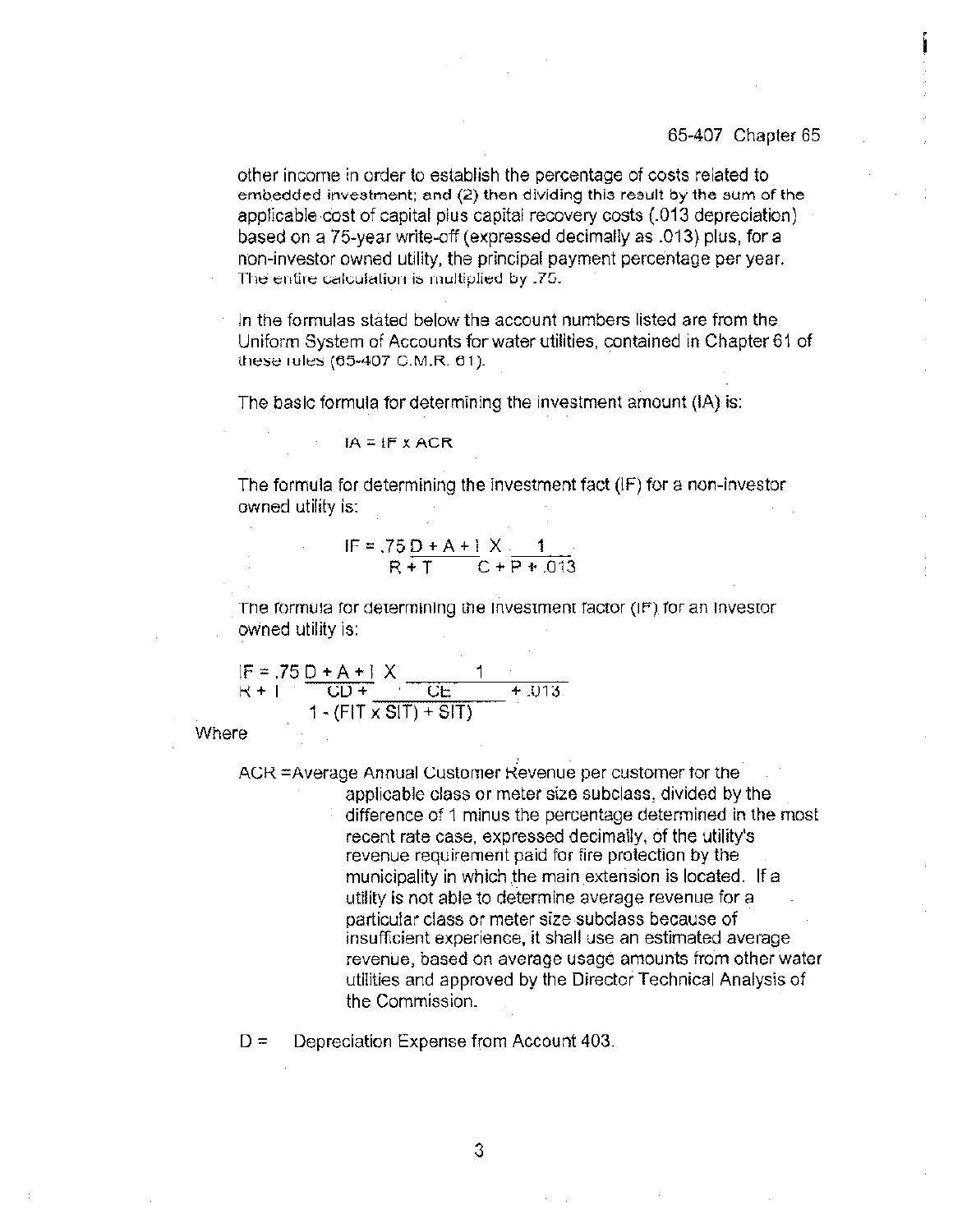Amortization Expense from Account 407.  $A =$ 

For non-investor-owned utilities, total income Deductions from  $=$ Accounte 427, 428, 420 and contractual appropriations of income included in Account 436. For investor-owned utilities, the weighted cost of debt times the rate base allowed in the utility's last rate case, unless a different amount is approved or set by the Commission or the Director of Finance.

Operating Revenues from Accounts 460 to 474 inclusive.  $R =$ 

Total Non-operating Income from Accounts 415 to 421 inclusive Т⇔ and Account 426.

Overall cost of capital for non-investor owned utilities, expressed as  $C =$ a declinal. Unless otherwise approved or set by the Director of Finance or the Commission, the cost of capital shall be the average interest rate for the first 15 years of the most recent issues of the Maine Bond Bank for a serial bond, assuming equal annual principal payments.

 $CD =$  Cost of debt for an investor-owned utility, weighted by the debt ratio, expressed as a decimal. Unless otherwise approved or set by the Director of Finance or the Commission, the cost of debt and the debt ratio shall be those approved in the utility's most recent rate case.

- $CE = Cost of equity, weighted by the equity ratio, expressed as a$ decimal. Unless otherwise approved or set by the Director of Finance or the Commission, the cost of equity and the equity ratio shall be those approved in the utility's most recent rate case.
- $FIT = The utility's marginal federal income tax rate allowed in its most$ recent rate case, expressed as a decimal, unless a different tax rate is approved or set by the Director of Finance or the Commission.
- $P =$ Principal payment percentage annually, expressed as a decimal. Unless a different amount is approved or set by the Director of Finance or the Commission, the amount shall be .067 (15 years).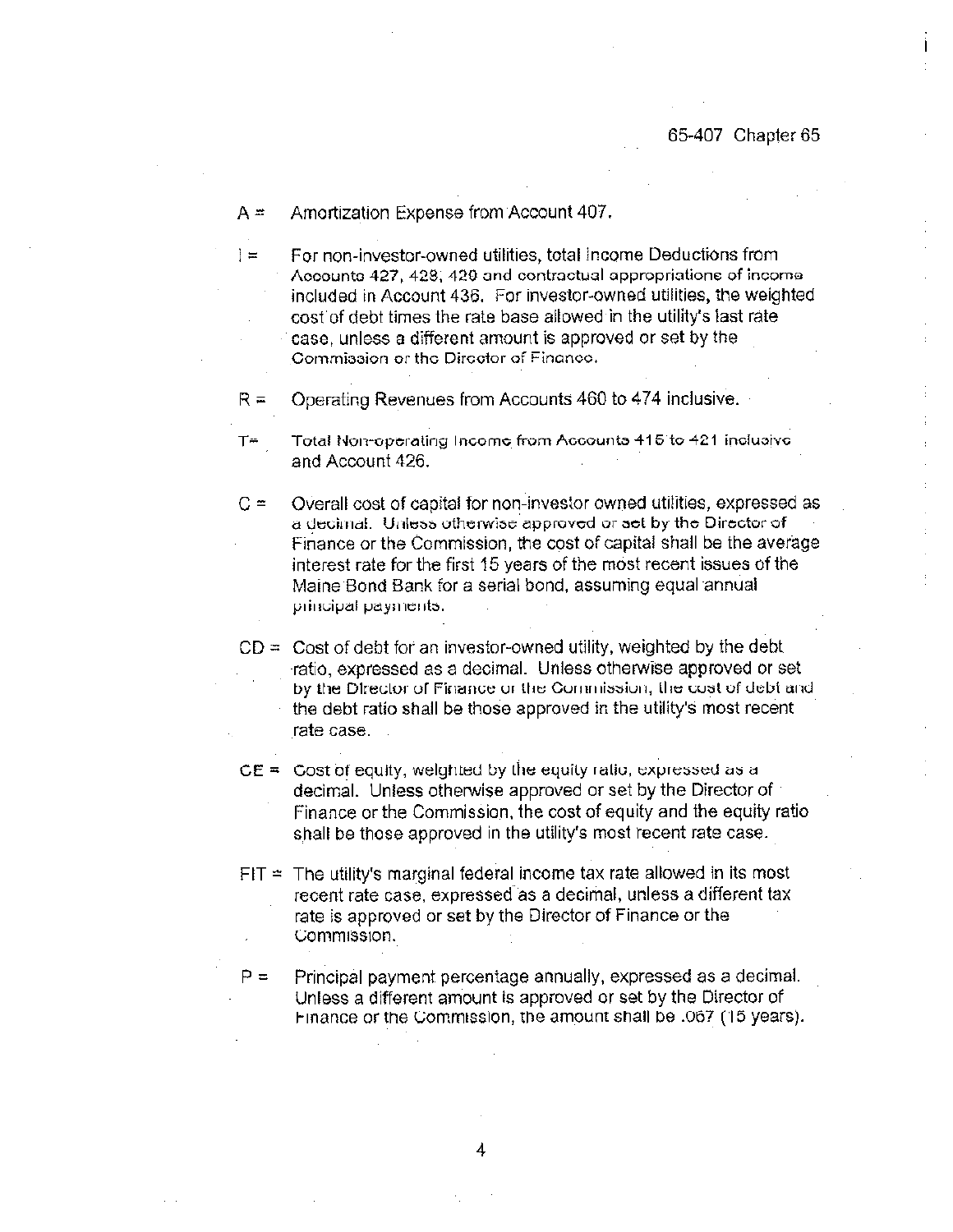$SIT = The utility's marginal state income tax rate allowed in its most$ recent rate case, expressed as a decimal, unless a different tax rate is approved or set by the Director of Finance or the Commission.

The investment amount shall be calculated each year on or before July 1. With the approval of the Commission, a utility may apply an adjustment to both the numerator and denominator of the fraction which determines the ratio of investment costs to total income in order to correct for past overinvestment in tine extensions under the former investment factor contained in this chapter prior to its amendments effective May 7, 1986.

Limited Service Contract. A written agreement approved by the G. Commission pursuant to chapter 62, under which the company agrees to provide and the customer agrees to accept a level of pressure estimated in the contract. This agreement must be made on a form supplied by the utility.

Η.

I.

Main and Main Extension. A main is a waste line in a public way owned by the utility to serve one or more customer, multi-unit dwelling complex. or commercial or industrial development; or a water line owned by the utility on private property to serve more than one customer, multi-unit dwelling complex, or commercial or industrial development or to serve a single customer, multi-unit dwelling complex or commercial or industrial development if another person or entity has an easement or other right of access for water line purposes. A new main shall be a main extension for the 10 years following connection of the first customer. Pursuant to a decision by a utility under section 2(C), a new water line on private property to serve a single customer, multi-unit dwelling complex development shall be a main extension.

Person. An individual, partnership, company, public or private corporation, political subdivision or agency of the State, department, agency or instrumentality of the United States, or any other legal entity.

J. Public Way. A street or public right-of-way which has been accepted and is owned or controlled by a town, city, county, state or the federal. government.

Private Line. (1) A water line constructed prior to May 7, 1986 across Κ. private property to serve one or more customers and not considered by the utility to be a main; (2) except as provided under section  $2(C)$ , a water line constructed after May 7, 1986 across private property to serve a single customer, a single multi-unit dwelling complex or a single

5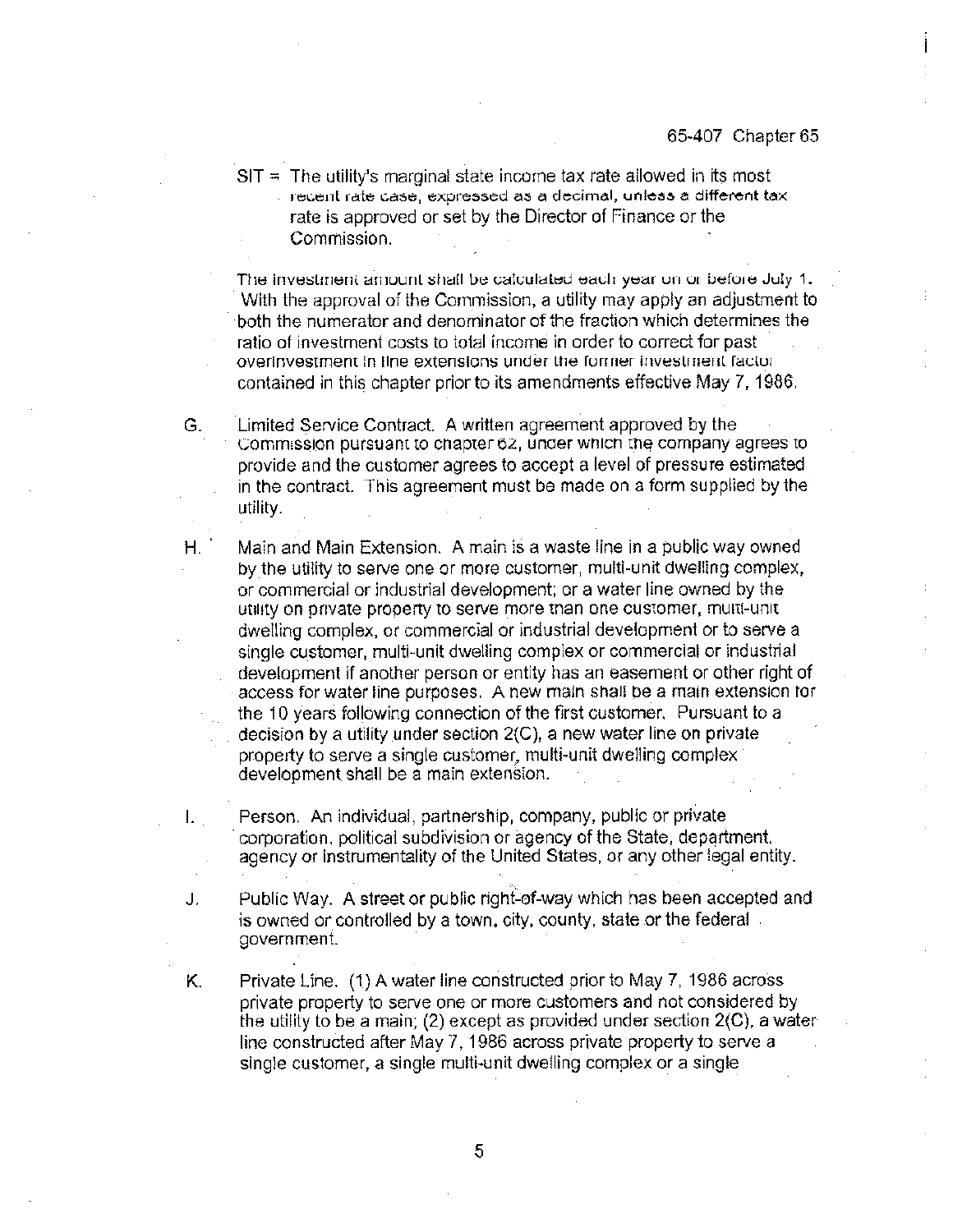commercial or industrial development upon which no other person has an easement or other right of access for water line purposes. All other water lines shall be considered mains.

L. Service Line. A water line installed at the customer's expense extending from a main to serve a single customer, a single multi-unit dwelling building or complex of a single commercial or industrial development. The service drop portion of the service line shall be owned by the utility and shall extend from the main to the curb stop (shut-off valve). The curb stop shall ordinarily be at the edge of the right of way.

Temporary Establishment. An establishment that the utility reasonably. Μ. believes to be of a temporary nature after giving due consideration to the location, setting, structures and use of the structures and/or establishment. The absence of a cellar or a permanent foundation shall not be the sole criterion used by the utility in determining that an establishment is of a temporary nature.

#### $\overline{2}$ . GENERAL PROVISIONS

В.

Utility Ownership and Responsibility. All water main extensions, A. appurtenances and service drops constructed pursuant to this rule shall be owned, maintained and, except as provided below, replace by the utility. The actual construction shall be done by the utility or by an agency acceptable to it under the utility's supervision. If replacement is required because of an increase in demand by a new or existing customer or customers and not because the main should be or must be retired, the customers presenting the increased demand shall pay for a reasonable portion of the replacement pursuant to section 3 as if the replacement were a new main extension or service drop, but the utility shall invest an additional amount based on the difference in average customer revenues. for the old and new meter sizes. A reasonable portion of the replacement facilities shall be determined in the same manner as provided in section  $2(G)$ .

Temporary Establishment. The utility shall have no obligation to make an investment to extend its water service to a temporary establishment. If, however, service is installed at the customer's expense and water service is taken for a period of five consecutive years, or if the factors causing the utility to believe the establishment is of a temporary nature are removed. the establishment shall be considered as permanent and the utility shall make investments as provided in these rules, providing that no investments shall be made after 10 years following connection of the first customer.

6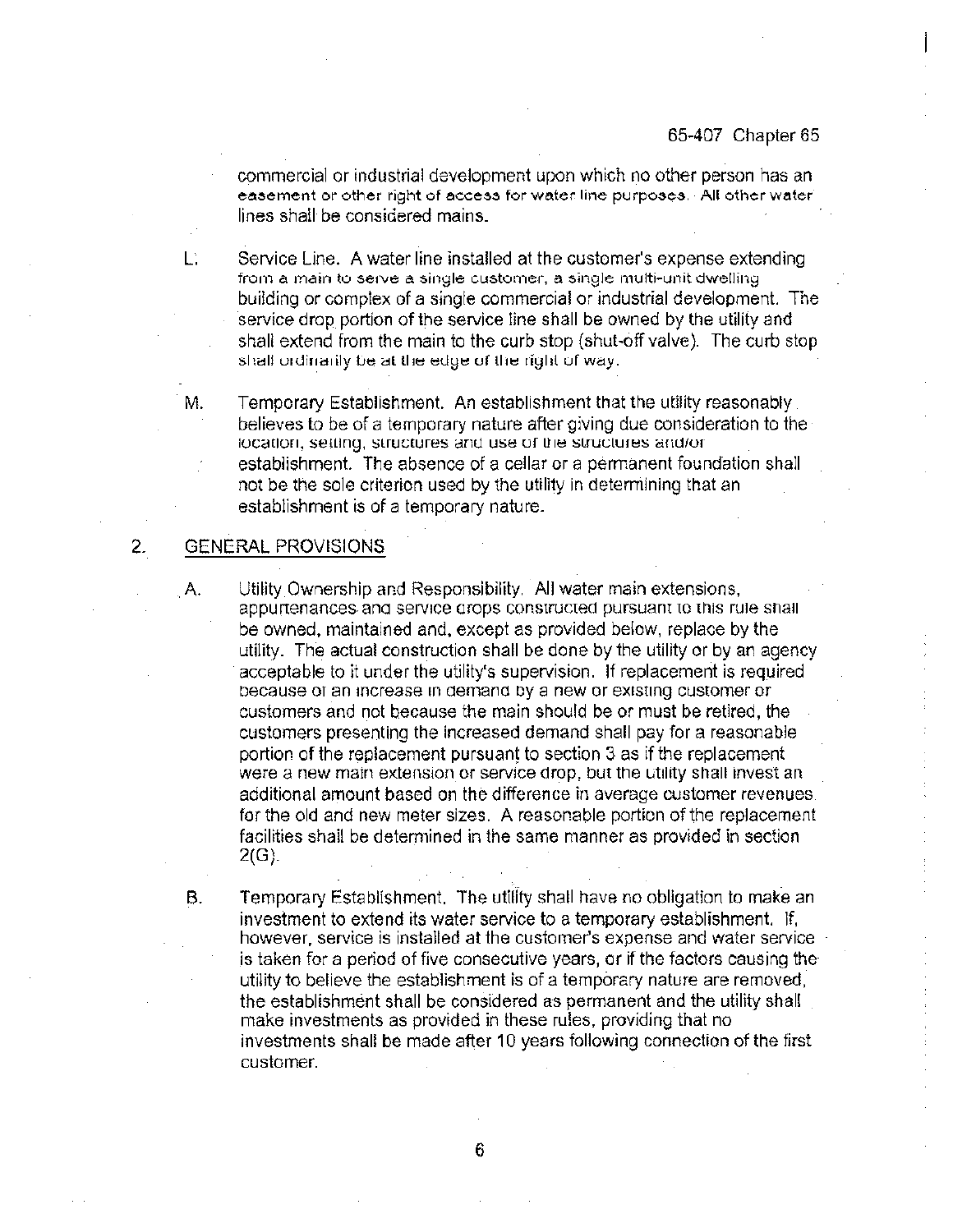C. Main extensions and private lines. A private line shall be installed, owned and maintained by and at the expense of the customer which it serves. Main extensions, wherever located, are subject to the provisions of this chapter. Upon application for service through a water provisions of this chapter. Upon application for service through a waste line to be constructed after May 7, 1986, which is otherwise defined by section 1(K) as a private line, the utility may require a main extension if it decides that the private line will be detrimental to the proper development of the water system.

If, after May 7, 1986, a customer served by a private line permits another customer, premises or person to be served from the private line, the line snan be subject to the water main provisions of this rule. If the utility determines that this line must be modified or replaced in order to meet its specifications or to provide adequate capacity for reasonably anticipated future growth, the utility shall invest in the line, unless it has chosen to make no investments pursuant to 35 M.R.S.A. §72-A, and the customers served by the line shall provide a contribution as required by section 3 or 4. Any private line which will continue to be used as a main shall be conveyed to the utility without charge. All mains shall be owned and maintained and replaced by the utility as provided in section 2(A) and the utility shall be provided all necessary easements. Refusal or failure to comply with tne requirements stated herein or failure of the unauthorized connecting person to voluntarily disconnect shall be grounds for disconnection pursuant to chapter 81,  $\S2(A)(3)$ , provided that the utility shall give 60 days notice prior to the proposed disconnection and payment of contributions shall be subject to payment arrangements under section 5 of Chapter 81, not to exceed one year in length. A person who disagrees with the utility about the proper size of any main or the need to modify or replace a private line may refer the matter to the Commission staff and Commission pursuant to Section 6(D)

if a utility under this rule, before or after its amendments effective May 7, 1986, has allowed a private line to be constructed when it prudently should have required a main extension, or, if after May 7, 1986, it has authorized connection of a second or subsequent customer to a private line constructed at any time, and if a main extension is built subsequently. customers connecting to the main extension shall be required to make customer contnbutions only in the amount that would be required if the customers served by the private line were required to connect and contribute to the extension The utility shall pay the customer contribution of and investment amount for the customers who continue to be senred by the private line unless those customers connect to the main extension.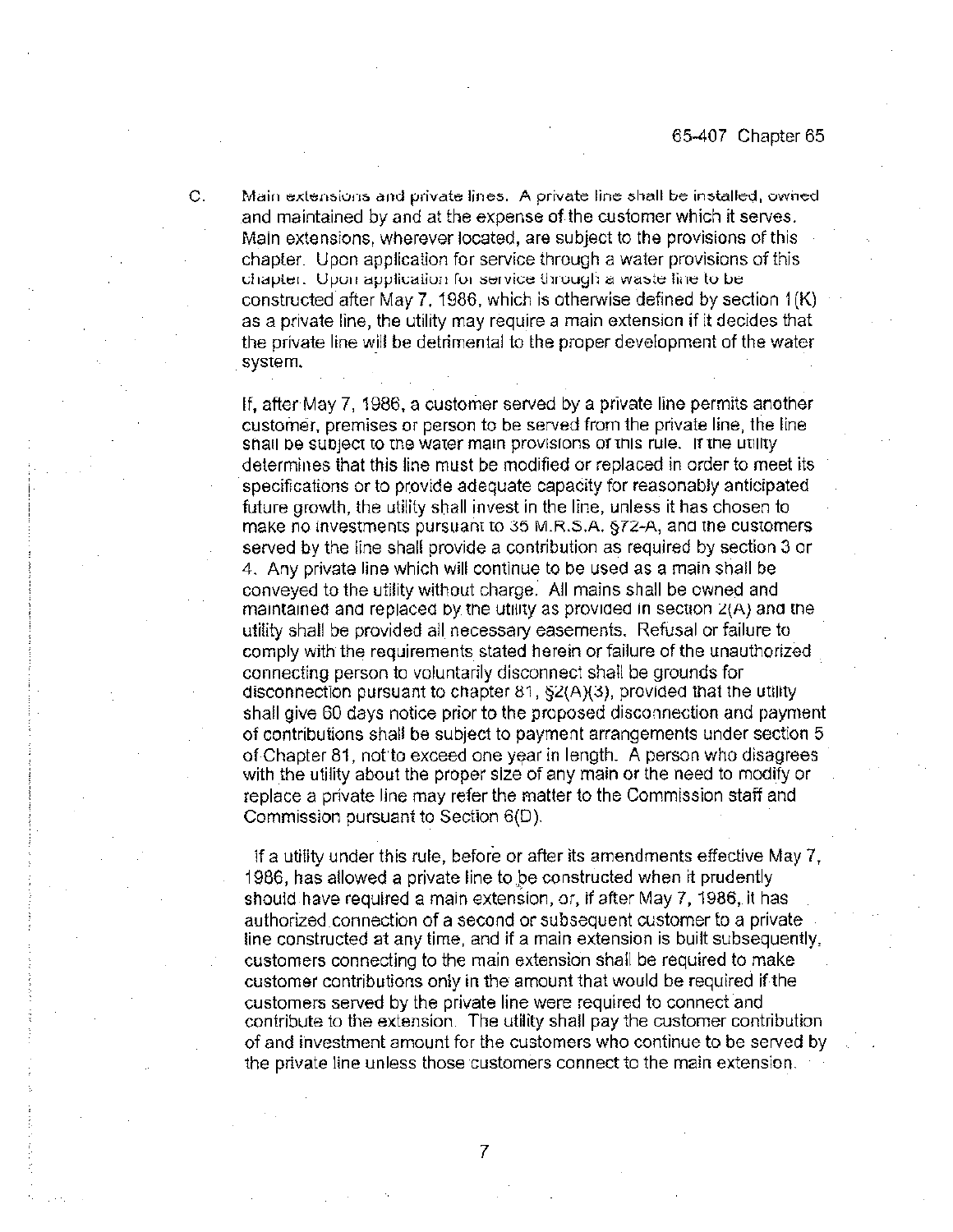Public and Private Ways. Extensions shall normally be made in the D. municipally accepted public way. The utility may make extensions across private property provided that adequate easements are obtained. It shall be the responsibility of the applicant for a water main extension to provide the utility with such easements as the utility deems necessary.

If a utility reasonably believes that the lines and grades of a private streetmay not be approved by a municipality or other public authority it may retuse to invest in the water main extensions in the private streets until lines and grades have been established by the public authority and the street has met those standards, as determined by the utility or the public authority. Upon compliance with those standards, as well as the utlity's construction standards, the utility shall make investments for each customer previously connected for a period of ten years following connection of the first customer.

- Public Authority. Where an extension must comply with an ordinance, 七. <sub>1</sub> requlation or specification or a public authority, the estimated and final cost of said extension shall be based upon the costs to comply therewith.
- F. Fire Service. Extensions made solely for either public or private fire protection service shall not be subject to these rules.
- G. Utility Specifications: Related Distribution Capacity Additions. The utility shall specify the size and type of pipe to be installed, and it shall be the responsibility of the utility to provide mains of adequate size to allow for normal domestic and fire protection growth. In the event that the utility desires to install pipes for its future benefit which are larger than required in the extension area, appropriate adjustments will be made.

If the demand for water expected from the customers to be served by the extension requires existing mains leading to the extension to be replaced or supplemented by parallel mains, or requires booster pumps or other appurtenances in order to satisfy the demand or to maintain adequate pressure along the extension or along the main leading to the extension, a reasonable portion of these costs shall be included in the price of the water main extension. In determining a reasonable portion the utility shall consider whether the need for new replacement or parallel facilities is caused entirely by the customers to be served by the main extension; the age of existing facilities and the need for replacement for other reasons; the marginal cost of providing the additional capacity if existing facilities need present replacement or replacement in the near future; any increases in the quality of service to other customers by the addition or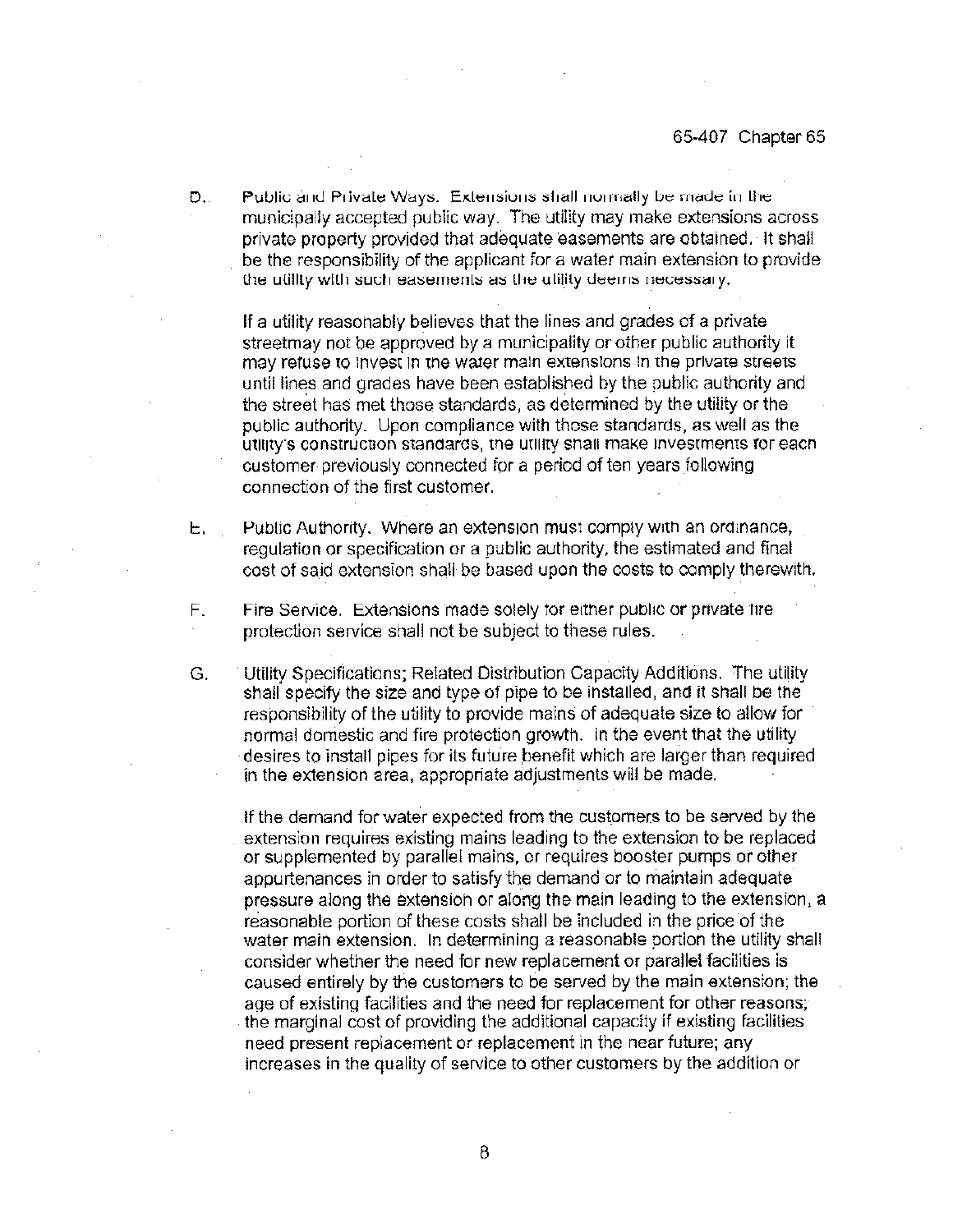replacement facilities; and, in the case of a review pursuant to section  $6(D)$ , the proderice of the utility in determining the amount of existing capacity.

Length of Extension. In arriving at the length of a water main extension necessary to render service at any point, the distance from such point to the nearest existing water main normally shall be traced along the line which, according to established trade standards and utility practice, marks the proper construction of the extension in the street, road or right-of-way on which the building or lot fronts. The point at which the extension ends and the service line commences shall normally be at the intersection of this line and another line, perpendicular thereto, which passes through the center of the building to be served.

Low Pressure Areas. The utility shall not extend its mains or render service to new customers in areas where substantially uniform system pressure at the connection of the water service to the main may be expected to fall below 20 p.s.i.g., except for periods of fire flow or system. maintenance, unless a limited service contract is executed between the utility and the customer and approved by the Commission. The utility shall insure that the limited service contract is recorded in the Registry of Deeds. The limited service contract shall specify the materials and minimum size for the customer's portion of the service pipe. The execution of a limited service contract shall not prevent the Commission from requiring better service when, upon investigation, the Commission concludes that service should be improved.

Inspection and Testing. The utility shall insure that any and all facilities, installed or accepted under an agreement, comply with the utility's standards for materials and installation and are adequate and safe for the purpose of the utility. The utility shall not be required to accept a main extension, pipeline or related appurtenances until after they have been inspected and tested and meet the utility's standards. Any inspections or test shall be at the expense of the person requesting service or acceptance.

#### EXTENSIONS TO SERVE INDIVIDUALS 3.

Н.

I.

J.

Cost Estimate, Advances and Deposits. Upon request of a potential А. customer or customers for a main extension, the utility shall prepare. without charge, a preliminary sketch, general specifications such as size and type of pipe, an estimate of the cost of the proposed water main extension and separate estimates of the cost of service lines to serve the customers requesting the main extension. If a water utility provides public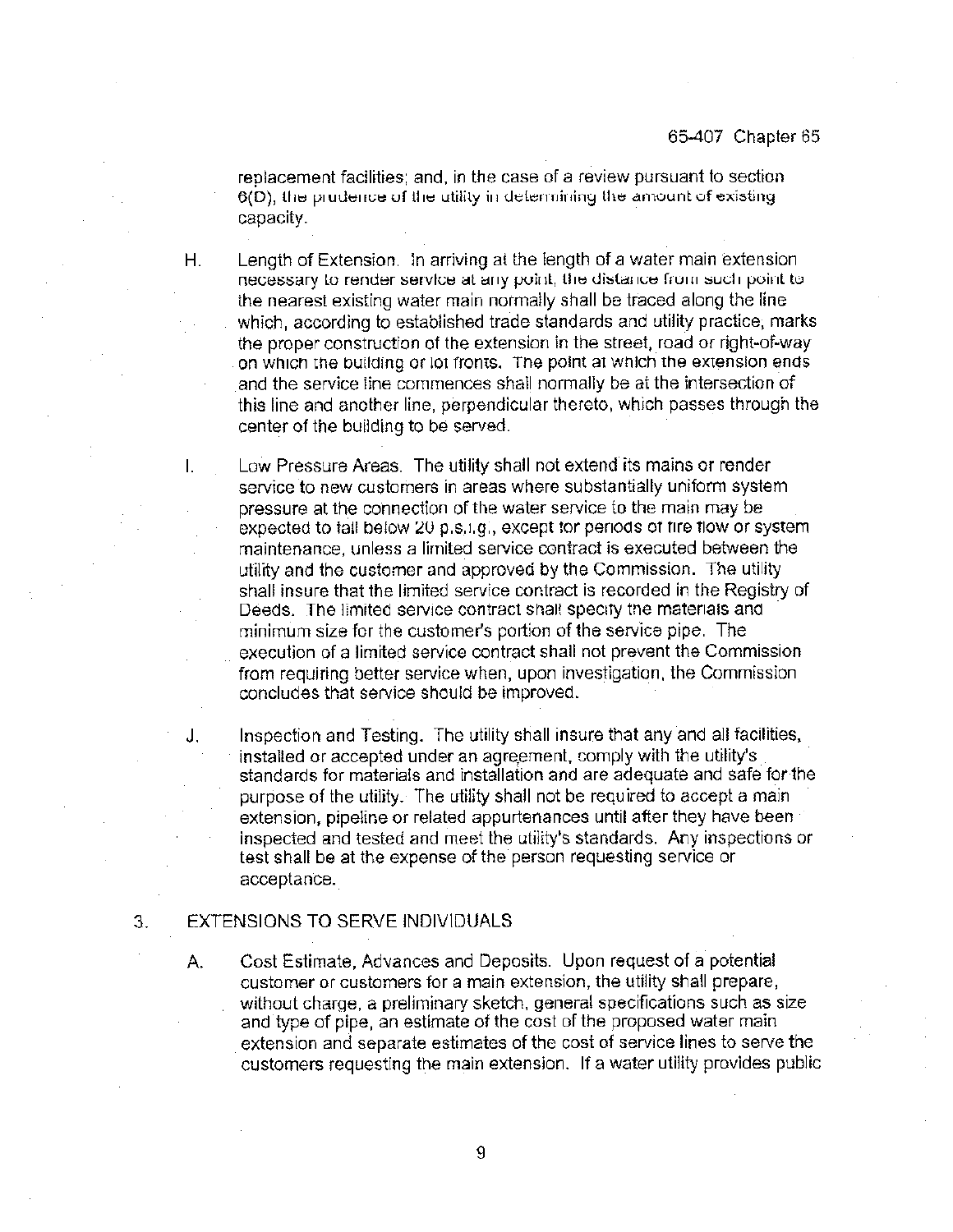fire protection the estimate and final cost for each foot of the extension shall include the average current per foot cost for the utility of providinghydrants. Averages shall be determined by dividing current installation costs by the spacing in feet between hydrants for areas of the same density and character.

The main extension estimate shall serve as a basis for determination of any required customer contribution. The costs of the main extension and the service lines shall be kept separate in order to allow reallocation among customers or ine cost or the main extension alone pursuant to subsection D. For the purposes of these rules, actual costs shall be reasonable and shall not exceed costs recorded in conformity with accepted water utility accounting practice as defined in the Uniform system or Accounts for water Utilities prescribed by this Commission.

- В. Utility Requirement. Unless a non-investor owned utility has chosen to make no investment in main extensions pursuant to 35 M.R.S.A, §72-A(1), the utility shall invest in the extension of its water mains the investment amount multiplied by the number of customers served by the main extension. Each time a permanent customer is connected to the Ime extension during the 10 years following connection of the first customer, the utility shall invest an additional investment amount, except that it shall not invest in more than one-half of the original cost of construction. The investment amount shall be the amount calculated as of the time the first customer was connected.
- Customer Contribution to Maine Extension and Other Requirements; Cost  $G_{-}$ of Service lines; Advances and Deposits; Contracts. Applicants either for a new water main extension, or for service from an existing water main extension, during the period of 10 years following connection of the first customer {on extensions to which the first customer was connected after May 7, 1986), shall, subject section 2(G), be responsible for customer contributions of all costs of construction of the main extension including the fire protection allocation, less the amount which the utility must invest. All applicants for service from a main, whenever constructed, shall be responsible for the cost of both porticns of the service line that will serve each customer. Applicants for either a main extension or the utility's portion of the service line from an investor-owned utility shall also be responsible 'or the net federal and state income tax liability resulting from the contribution in aid of construction. The total amount which the applicant must pay shall be determined by (1) determining the amount of contribution before taxes (construction cost allocated pursuant to section 3(D) minus investment amount), (2) determining the amount of depreciation for tax purposes for each year over the tax depreciable life of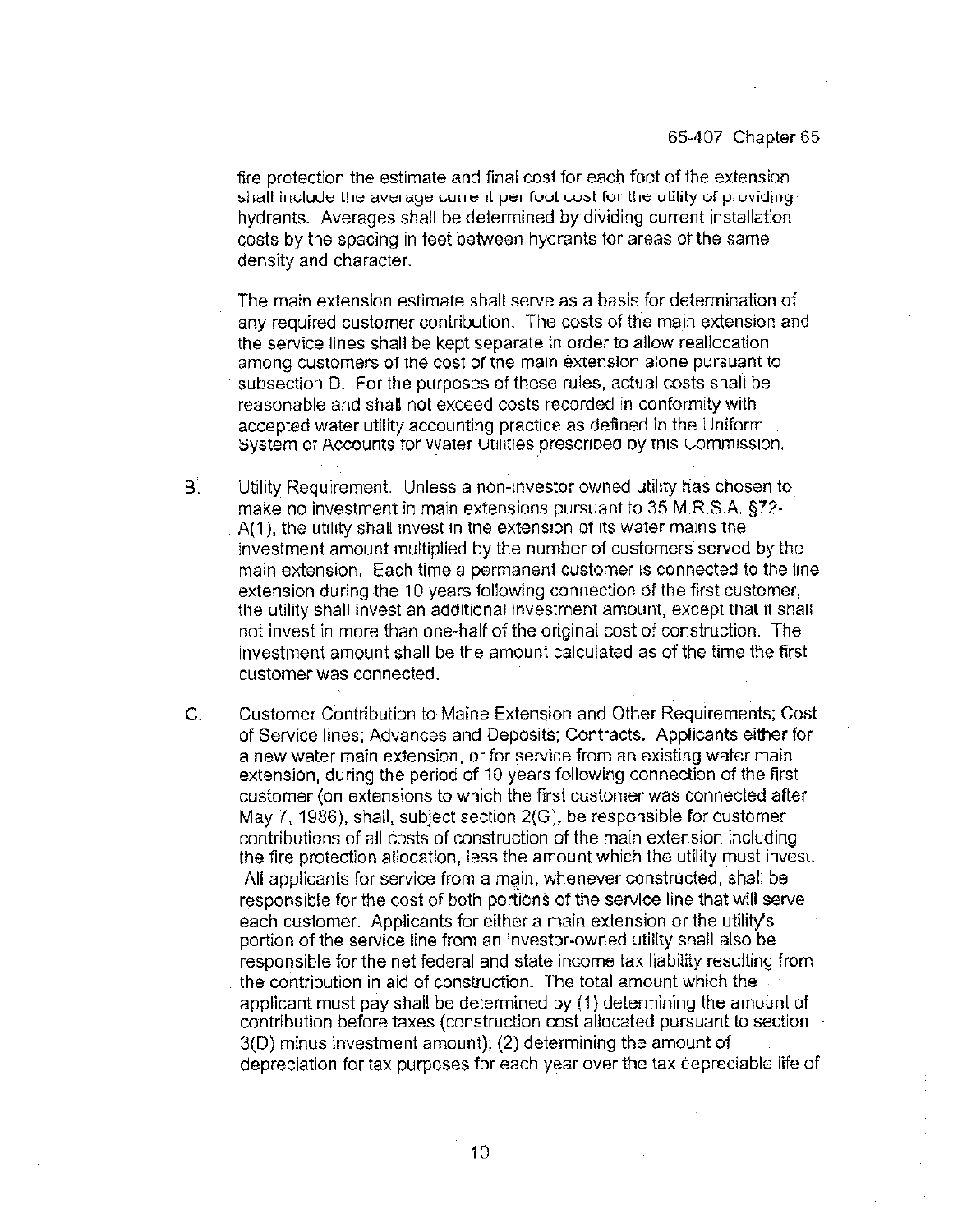the asset; (3) determining the amount of tax reduction resulting from tax depreciation over each year of the tax depreciable life of the asset, using the utility's expected marginal federal and state tax rates; (4) determining the present value of the amounts established by step 3, using as a discount rate the weighted cost of debt plus the pre-tax weighted cost of equxy as determined In the Investment factor formula; (5) deducting the total amount established by step 4 from the amount of the contribution established by step 1; (6) grossing up the amount established by step  $5$ for federal and state taxes pursuant to the following formula:

$$
TC = \frac{C}{1 - [F|T - (F|T \times S|T)]} = S|T|
$$

Where.

TC = Total contribution including taxes

- $C =$  Contribution after deduction of present value of tax reductions resulting from tax depreciation (step 5)
- $FIT = Federal Income Tax marginal rate$
- SIT = State Income Tax marginal rate

The applicant(s) shall be required to advance the customer contribution, if applicable, and the cost of the service drop to the utility no more than two weeks prior to the start of construction, of a utility no more than two weeks prior to the start of construction, of a new main or connecticn to an existing main extension or main. The utility may require a deposit of the cost of materials and supplies and detailed engineering design, or some portion thereof, two months prior to the commencement of construction of a main extension. Any portion of the deposit actually spent for detailed engineering design or for materials and supplies which cannot readily be used for other proiects by the utility shall not be refundable. Within 60 days following receipt by the utility of the final bills for the extension, adjustment shall be made for any differences between the estimates and actual costs of the extension and service line or lines.

No construction of a main extension or service drop shall be commenced until the utility and the customer have executed a written contract. The contract shall incorporate this rule by reference, shall state that in the case of a conflict between the contract and the rule, the rule shall govern, and shall state that the provisions of the contract are subject to alteration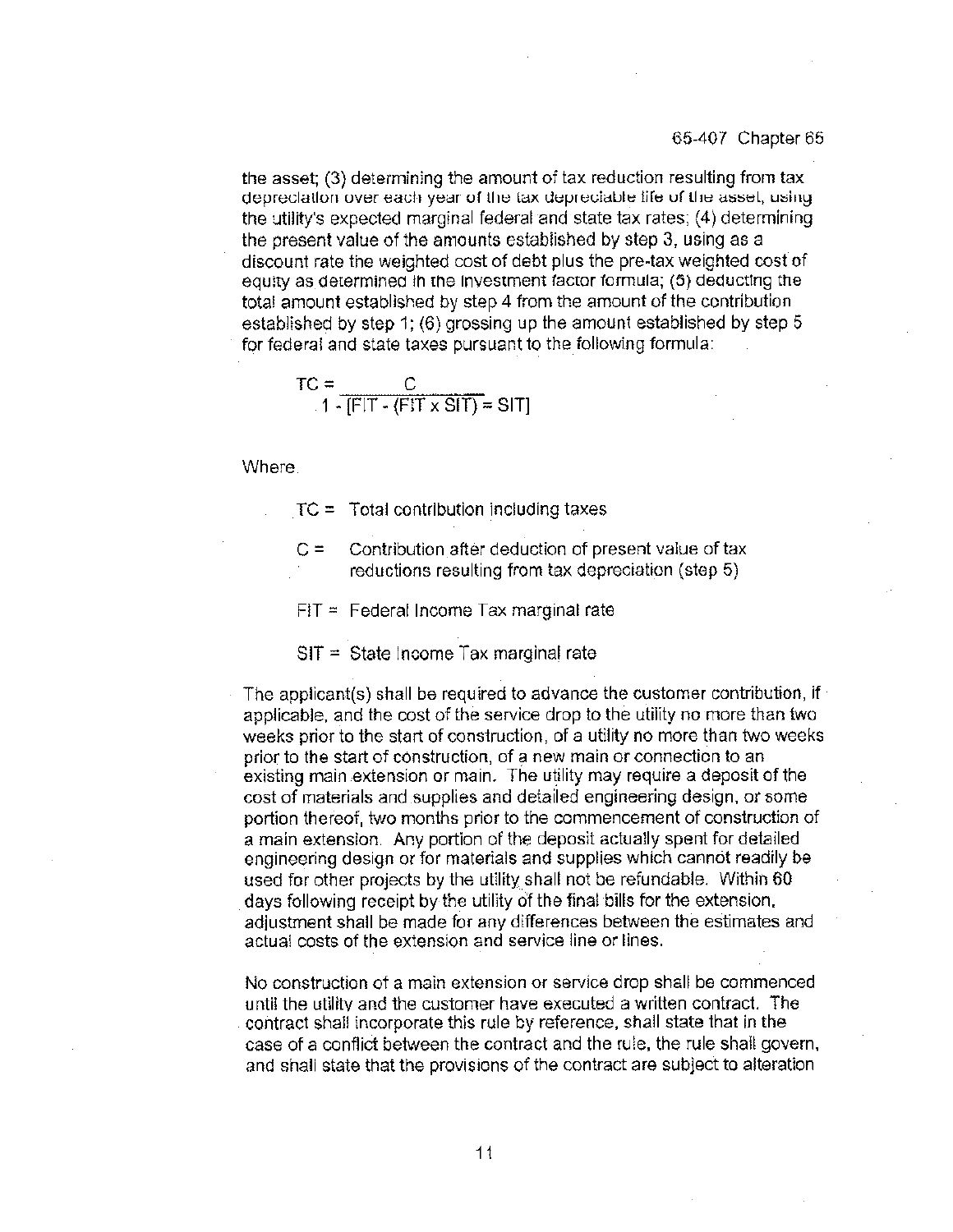by Public Utilities Commission decision or rule.

When new customers are added to an extension, customer contributions to the line extensior for existing and new customers shall be recalculated as provided in Paragraph D

- D. Distribution of additional investment Amounts and Reallocation of. Custcmer Contributions. When additional customers are connected to an extension within the ten years following connection af the first customer, the utility shall make payments without interest to the existing customers  $cf$  (1) the additional amount, if any, which the utility must invest in the main extension; and (2) the additional customer contribution to the main extension. The amounts to be paid to customers shall be determined by recomputation of the contribution by each customer (after deduction of the new total utility investment amount) pursuant to section  $1(B)$  or  $1(C)$ , as applicable, as if all customers had been connected simultaneously If the utility has ceased investing because it has invested an amount equal to one-halt at the onginai cost at the exlension, customer cantributions and reallocations among customers shall nevertheless continue until the expiration of the 10-year period,
- Ε. Further Extension to Serve New Customer. All further extensions to serve other customers shall be separate and customers served by further extensions shall not be required to contribute to any prior extension,

#### $4.$ EXTENSIONS TO SERVE DEVELOPMENTS

- $A -$ Developer Requirements. Upon request, an applicant for a main extension to serve a development shall furnish all reasonable infarmation concerning the development, including an approved recorded plan which will show the line and grade of any roadways and an easement giving the. utility prior rights in the public right-of-way. The utility shall prepare the cost estimate. If a water utility includes public fire protection the estimate and the final cost for each toot of the extension shall include the average current per foot cost of pravicing hydrants. Averages shall be determined by dividing current installation cost by the spacing in feet between hydrants for areas of the same density and character
- $B^{\circ}$ Utility Investment. Unless a non-investor owned utility has chosen to make no investment in water main extensicns pursuant to 35 <sup>M</sup> R S.A. 6?2-A(t), during the period of 10 years following connection of the first customer, the utility shall make an investment in a water main extension in the form of a payment to the developer each time a permanent customer is connected to the extension, The amount of the investment per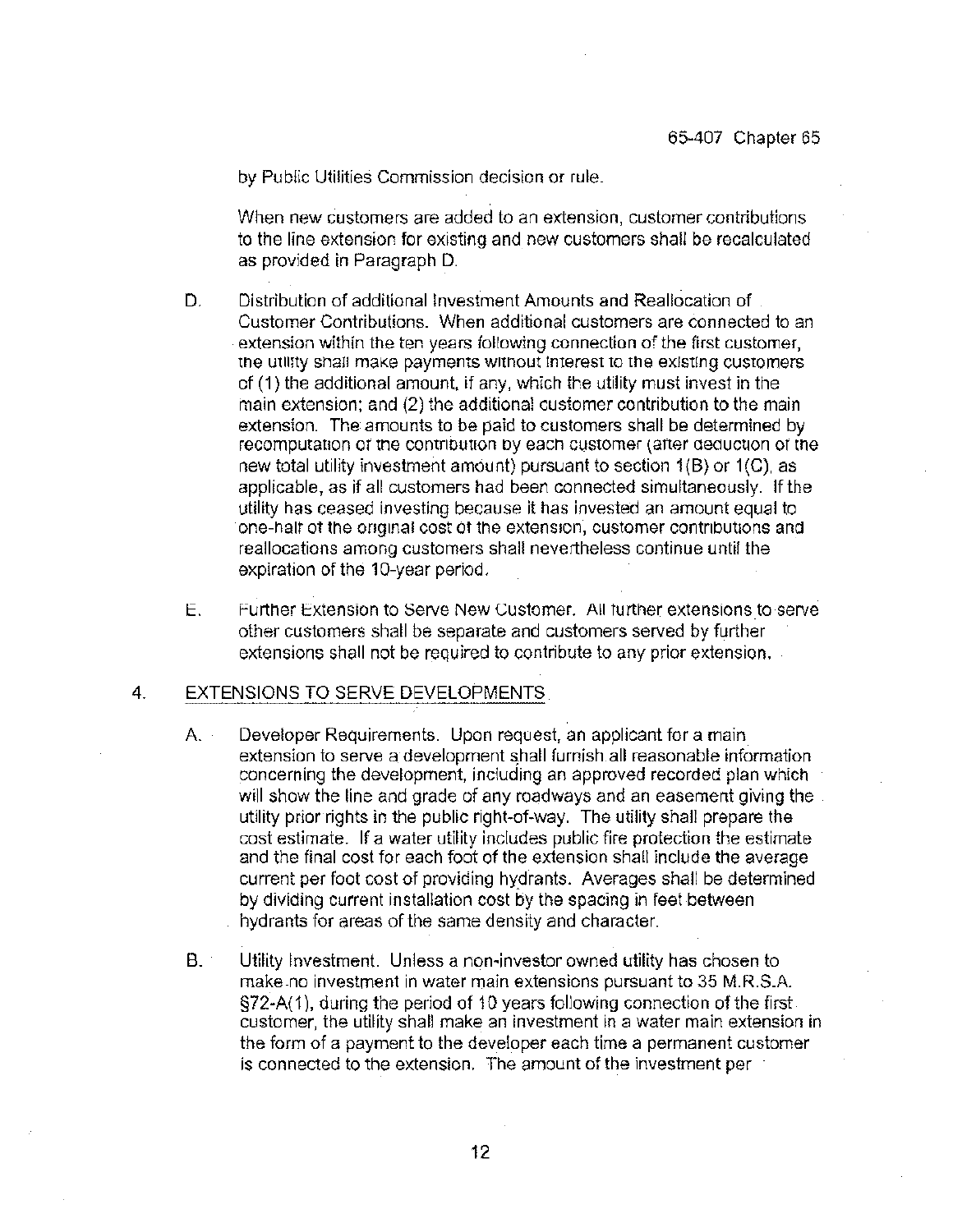customer shall be determined pursuant to section 1(F) at the time the first customer was connected shall remain unchanged over the 10 year period. The total amount of investment shall equal the investment amount multiplied by the number of additional customers served by the main extension, but shall not exceed one-half of the original cost of the extension. Additional service drops constructed at any time after the construction of the main extension shall be paid fcr in advance of construction by the developer or customer to be served

C. Developer Contribution, Cost of Service Lines, Advarices and Deposits, Contracts. The developer shall advance to the utility, no more than two weeks prior to the commencement of construction, the total estimated cost of the line extension including the fire protection allocation and, subject to section  $2(G)$ , and the total estimated cost of service drops to all lots or locations where future service may reasonably be anticipated. Developers shall also be responsible for the net federal and state income tax liability of an investor-owned utility resulting from the contribution in aid of construction. The total amount which the applicant must pay shall be determined by (1) determining the amount of contribution before taxes (construction cost minus investment amount); (2) determining the amount of depreciation for tax purposes for each year over the tax depreciable life of the asset; (3) determining the amount of tax reduction resulting from tax depreciation over each year of the tax depreciation life of the asset, using the utility's expected marginal federal and state tax rates; (4) determining the present value cf the amounts established by step 3, using as a discount rate the weighted cost ot debt plus the weighted pre-tax cost ot equity as determined in the investment amount formula; (5) deducting the total amount established by step 4 from the amount of the contributions established by step 1; (6) grossing up the amount established by step 5 for federal and state taxes pursuant to the following formula:

$$
TC = \frac{C}{1 - [F|T - (F|T \times S|T) + S|T]}
$$

Where

 $TC = Total contribution including taxes$ 

- $C =$ Contribution after deduction of present value of tax reductions resulting from tax depreciation (step 5)
- $FIT = Federal Income Tax marginal rate$
- $SIT = State Income Tax marginal rate$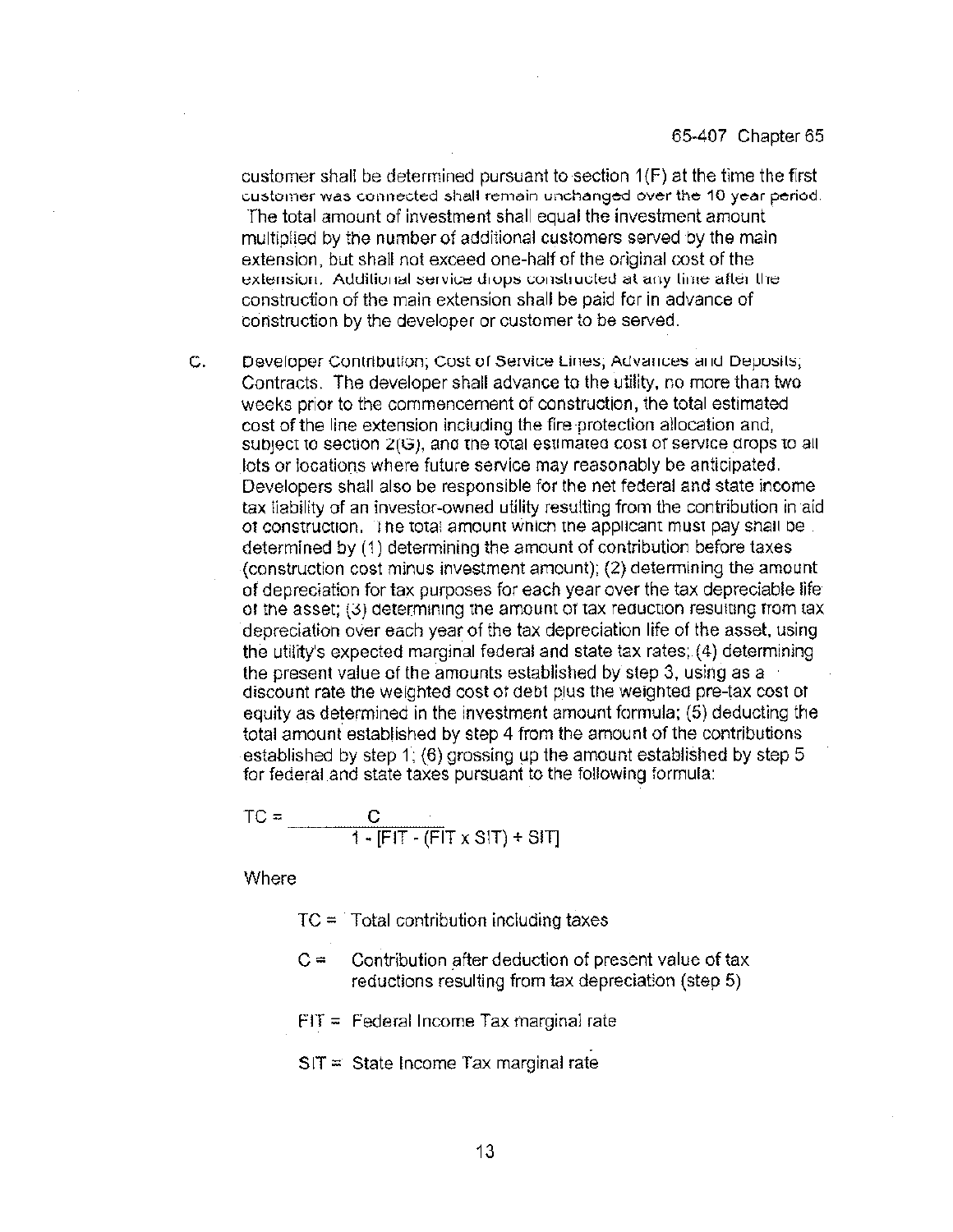The utility may require a deposit of the cost of materials and supplies or detailed engineering design, or some portion thereof, two months prior to the commencement of construction. Any portion of the deposit actually spent for detailed engineering design or for materials and supplies which cannot readily be used for other projects by the utility shall not be refundable.

No construction of a main extension or service drop shall be commenced until the utility and the developer have executed a written contract. The contract shall incorporate this rule by reference, shall state that in the case of a conflict between the contract and the rule, the rule shall govern, and shall state that the provisions of the contract are subject to alteration by Public Utilities Commission decision or rule.

Within 60 days following receipt by the utility of the final bills for the extension, the charge to the developer shall be adjusted to make up for any difference between the estimated and actual costs of the lines. For the purposes of these rules, actual cost shall be reasonable and shall not exceed costs recorded in conformity with accepted water utility accounting practice as defined in the Uniform System of Accounts for Water Utilities prescribed by the Commission.

Đ. Customer Contributions by Customers Outside Development. If a main extension must cross property other than that within the development prior to reaching the development, and customers located on the property outside the development are connected to the main extension within ten years following connection of the first customer at any location on contribution. The total cost of the main extension shall be allocated between the development and the area outside the development on the basis of the number of feet within the development and the number of feet outside the development. After determining the total cost of the portion of the main extension outside the development on the basis of this allocation, customers outside the development should be required to make a contribution, less an investment amount per customer if applicable, as provided pursuant to section  $1(B)$  or  $1(C)$ . For the purpose of determining the contribution or reallocating contributions when subsequent customers outside the development are connected, the developer shall be considered the equivalent of the number of customers within the development or the number of services constructed pursuant to subsection C of this section, whichever is greater, as if all those customers or services were located at the termination of the portion of the extension located outside the development. If a development is mastermetered, the number of customers within the development, for purposes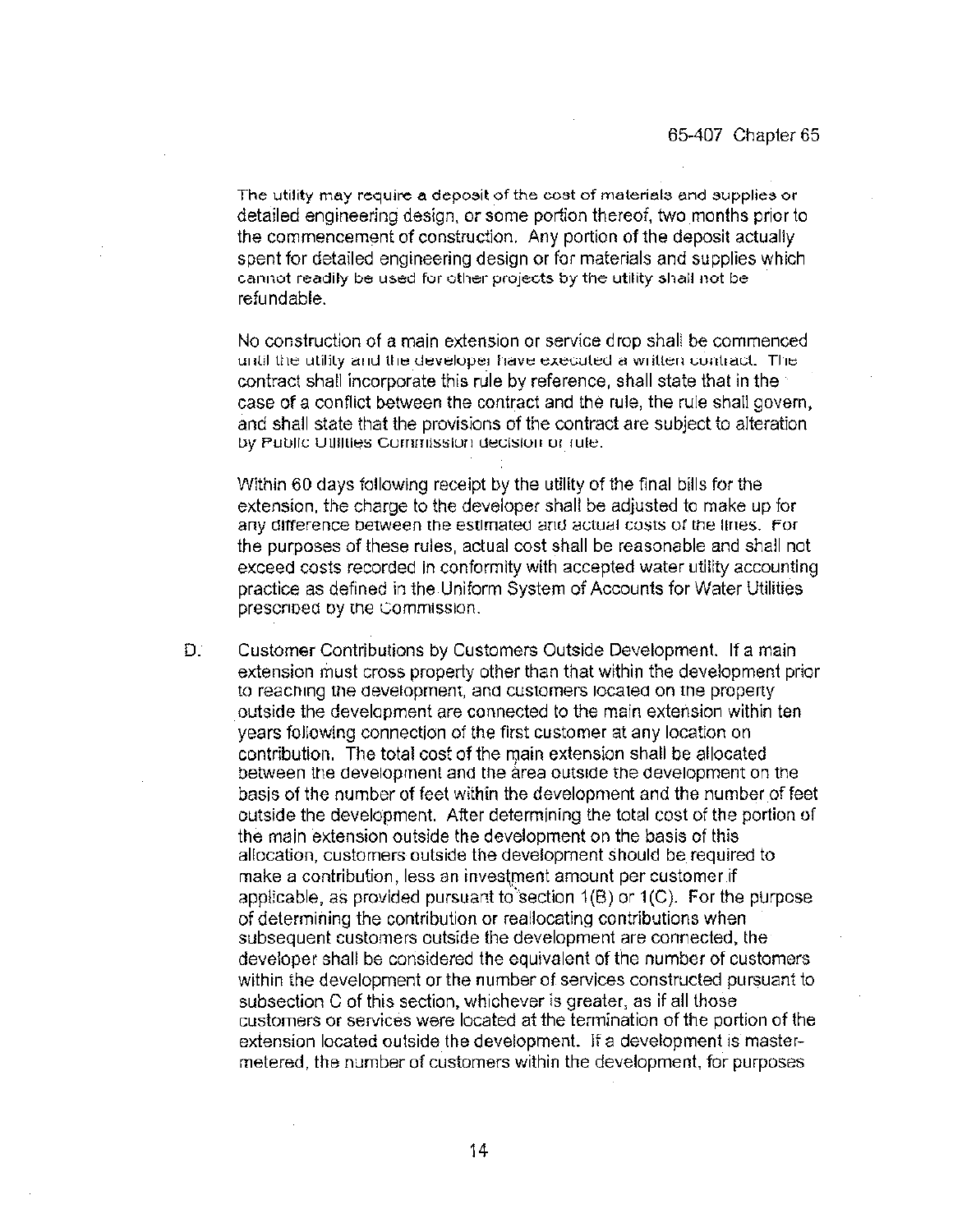of this subsection, shall be considered as the number of residential, commercial or industrial units or establishments.

### INVESTMENT REDUCED OR NOT REQUIRED FOR HIGH-COST UTILITY, 5. INCREASED FOR LOW-COST UTILITY

- А. High-Cost Utility; Election by Utility. A water utility may, with the approval of the Commission, be exempted from investing in a water main extension or may invest less than the amount otherwise required by Sections 3 or 4 if it is a high-cost utility, as defined in this subsection. A utility has high costs if the additional annuai investment and operating revenue required to serve additional customers exceeds the amount of revenue which those customers will supply. if a utility has received approval to eliminate or requee its investments pursuant to this section, individuals or developers requesting the construction of a water main extension, or service from an existing water main extension during the 10 years following connection of the first customer shall be responsible for the entire construction cost of the water main extension or all amounts in excess of any reduced investment amount through developer or customer contributions. The original customer contribution(s) and recalculation of customer contributions when additional customers are connected shall be in accordance with section  $1(B)$  or  $1(C)$ , as applicable, but only the required investment amount shall be deducted.
- Low-Cost Utility; Election by Utility. If a water utility is a low-cost utility as В. defined in this subsection, it may choose to invest in the utility's portion of service lines, whether from a main extension or not; and, with the approval of the Commission, it may invest a greater amount in main extensions than the amount set by section  $1(F)$ . A water utility has low ccats ff addttional revenue which new customers provide exceeds the additional annual investment and operating costs to serve those customers. A utility is presumed to meet this test if it has excess capaaty <sup>m</sup> the commonly used facilities of the water system, Including reservoirs, standpipes, treatment systems oumping facilities and transmission mains and low customer growth.
- Prima Facie Evidence of High-Cost Utility. There shall be a presumption C. that a utility is a high-growth utility if it has undertaken reasonable conservation and load-management efforts and:
	- 1. It has experienced:
		- (a) an increase in service installations <sup>m</sup> excess of an average of 1.5% compounded for the previous three years (4.57% for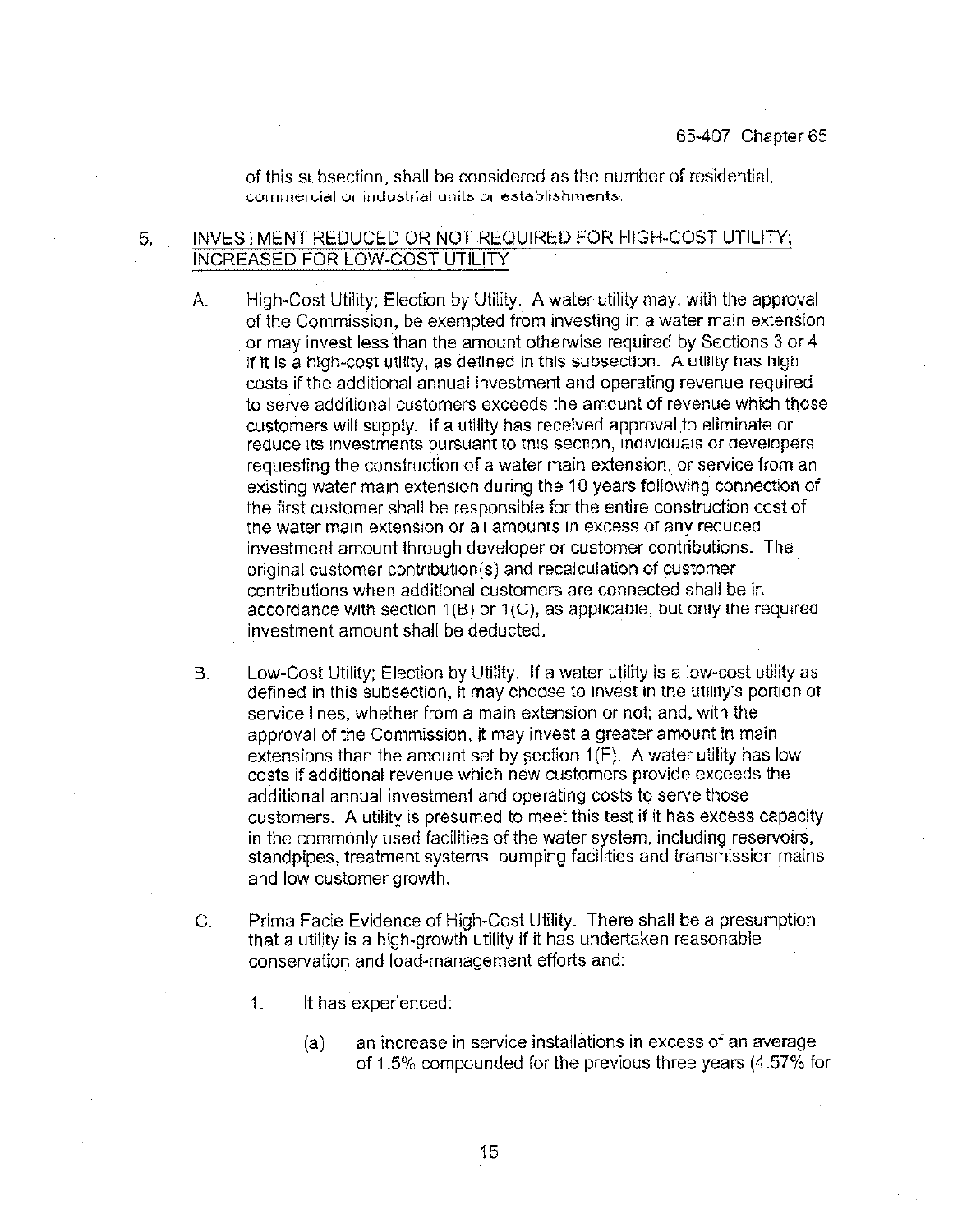the three-year period); and

- $(b)$ Because of that growth in service installations, it is necessary to undertake a construction program of commonly used facilities of the water system, including reservoirs, standpipes, treatment systems, pumping facilities and transmission mains; and the program requires additional investment-related revenue of 15% or more. The percentage of investment-related revenue shall be determined pursuant to the first fraction of the investment factor formula state in section  $1(F)$ , i.e.,  $(D + A + 1)/(R + T)$ .
- Definition of Service Installation and Equivalent Service. For purposes of D. subsection C(1) and (2) of this section, each residential dwelling, including apartment units, shall be considered one service installation unit; each motel or hotel unit shall be considered a half unit. The number of equivalent units for all other commercial and industrial service connections shall be based on the equivalent cross-section area of the service as follows:

| Size of Service | Equivalent number of units |  |
|-----------------|----------------------------|--|
| 3/4"            | 1.0                        |  |
| 1"              | 1.8                        |  |
| 11/4"           | 2.8                        |  |
| 1.1/2"          | 4.0                        |  |
| 2"              | 7.1                        |  |
| 3"              | 16.0                       |  |
| 4"              | 28.4                       |  |
| 6"              | 64.0                       |  |
| 8"              | 113.8                      |  |
| 10"             | 177.8                      |  |
| 12"             | 256.0                      |  |
| 16"             | 455.1                      |  |

Ε. Continued Investment Requirement for Utility with System Development Charge. If a utility is permitted to impose a system development charge for the purpose of financing future capacity in commonly-used facilities required as a result of customer growth, the utility shall not be permitted to eliminate or reduce its investment in a water main extension pursuant to this section.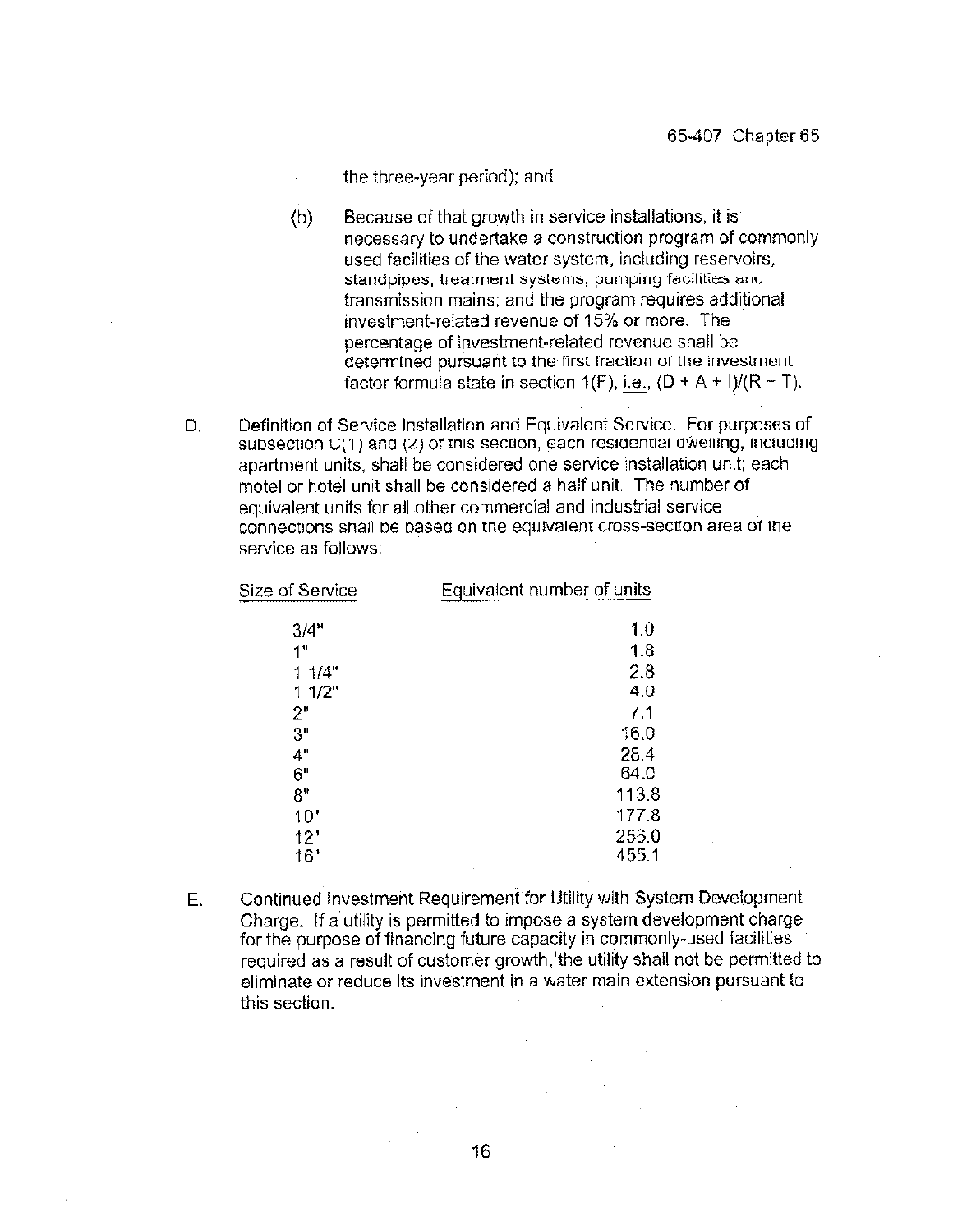#### 6. MISCELLANEOUS PROVISIONS

- Contribution in Aid of Construction. Nothing herein contained shall А. prevent a utility from accepting non-refundable donations or contributions for extensions either in cash or construction participation.
- Utility Investment in Deep Extensions to Serve Areas Previously Served В. by Surface Mains. The Utility shall invest in a "deep" main extension. replacing a surface main in the manner provided by this rule. However, the utility's depreciated investment in the surface main shall be deducted from the investment in the "deep" main otherwise required.
- Surface Mains. A utility shall not be required to make an investment to  $C_{1}$ further extend a surface main.
- D. Resolution of Disputes and Commission Review. In the case of any disagreement or dispute regarding the application of any provision of this rules, any person may reter the matter to the Commission for resolution. The matter will be treated as an informal complaint submitted for staff resolution under section 8(B) of Chapter 11 of the Commission's Rules, Rules of Practice and Procedure, 65-407 C.M.R. 11, §8(B). If a party is not satisfied with the staff's resolution, it must file a written request for Commission review within 5 business days following the issuance of the resolution by the staff. Failure to file a timely request for review of the Staff's resolution shall constitute acceptance of the resolution and waiver of further opportunity to be heard with respect to the matter.

A receipt of a request for review shall be treated as a request for investigation pursuant to 35 M.R.S.A. §296. A summary investigation shall be conducted, after which the Commission shall determine whether a formal investigation is warranted. If it decides to commence a formal investigation, the Commission shall determine the mater de novo and may affirm, reverse or modify the staff decision. If the Commission decides not to commence a formal investigation, failure to act in accordance with the staff resolution shall constitute grounds to commence a formal investigation pursuant to §296 and the initiation of a proceeding to issue a temporary order pursuant to 35 M.R.S.A. §293.

- Е. Exemptions. A utility or any person affected by this rule may apply to the Commission for exemption from any provision of this chapter for good cause. The request shall contain a complete explanation and justification for the exemption.
- Application of Old Investment Amount to Existing Main Extensions for F.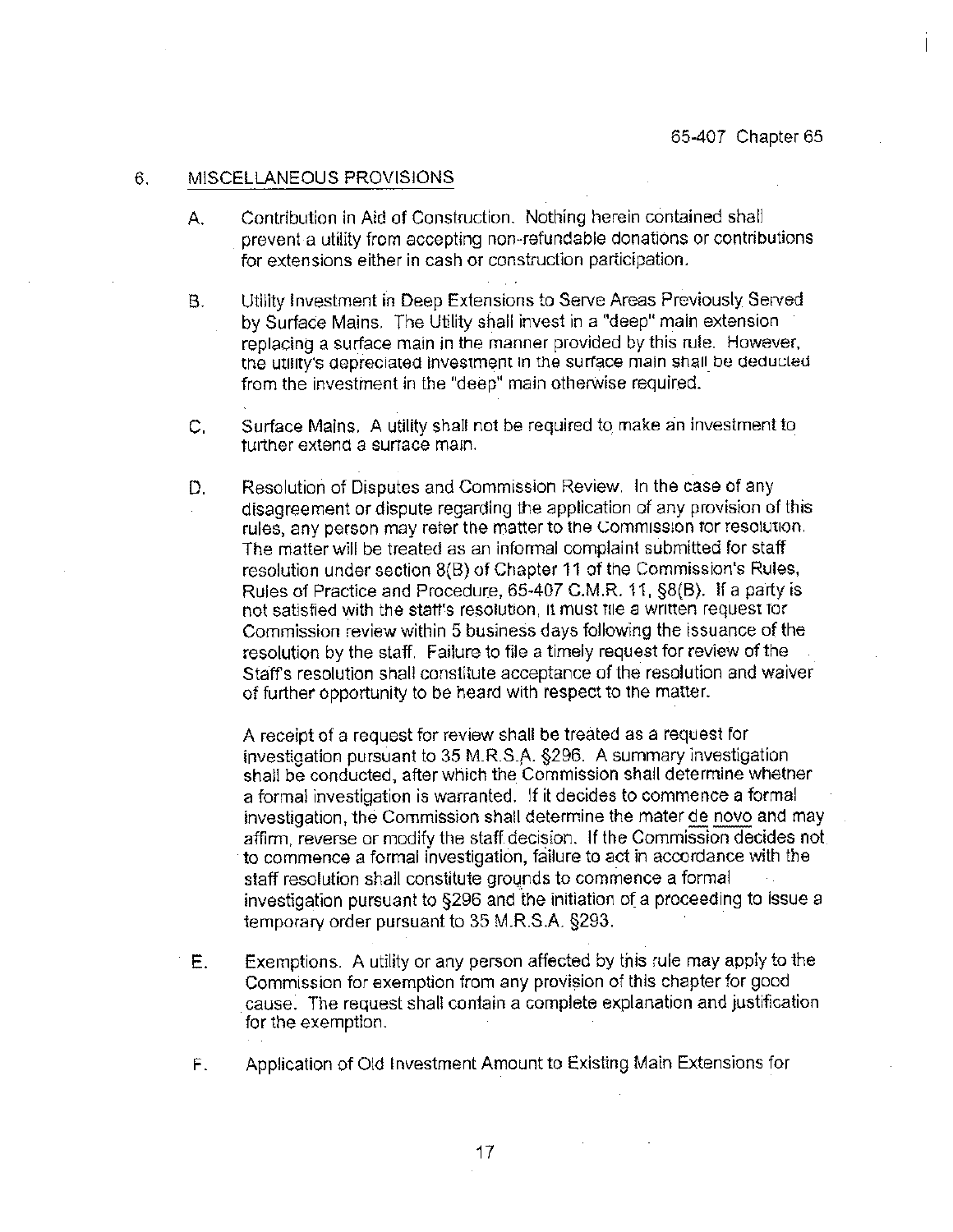## 65-407 Chapter 65

Two-Year Period: Application of New Investment Amount Thereafter; Exception. The investment amount as calculated pursuant to this rule, as amended May 7, 1986 or as further amended January 8, 1987, shall apply (1) to all investments made in those line extensions for which a main extension contract was executed on or after May 7, 1986; and (2), except as provided below, to all investments which the utility incurs the obligation. to make on or after May 7, 1988 in all main extensions, including main extensions for which a main extension contract was incorporating the former rule to the contrary. The obligation to make an investment is Incurred at the time a permanent customer is connected.

If, on a line extension for which a main extension contract was executed prior to May 7, 1986, an individual or developer sold a piece of property or contracted to sell a piece of property prior to that date and a customer is connected subsequently, the rebate (investment) amount shall be calculated as provided in this rule prior to the May 7, 1986 amendments.

No investments or rebates made or owed prior to the amendments effective May 7, 1986 shall be adjusted.

- Notice to Commission by Utility Choosing Not to Invest. If, pursuant to 35 G. M.R.S.A. §/2-A(1), a non-investor owned utility has chosen to make no investment in water main extensions, it shall notify the Commission in writing of the date of that decision and shall include the minutes or other record thereof, including any endorsement required by 35 M.R.S.A. §72- $A(4)$ .
- Form Contracts. The forms for contacts between water utilities and Н. individuals and water utilities and developers for water main extensions and service lines, attached to this rule as Forms A and B, may be used for contracts required by this chapter and may be adapted for other circumstances arising under this chapter. A utility may use contracts with wording different from that provided herein, provided that the wording complies with the specific requirements for contracts required by this rule and is otherwise consistent with the rule.

#### AUTHORITY: 35 M.R.S.A. §3

EFFECTIVE DATE: February 2, 1987, or such subsequent date as the Secretary of State approves.

This rule was approved by the Secretary of State January 27, 1987 and will be effective on February 1, 1987.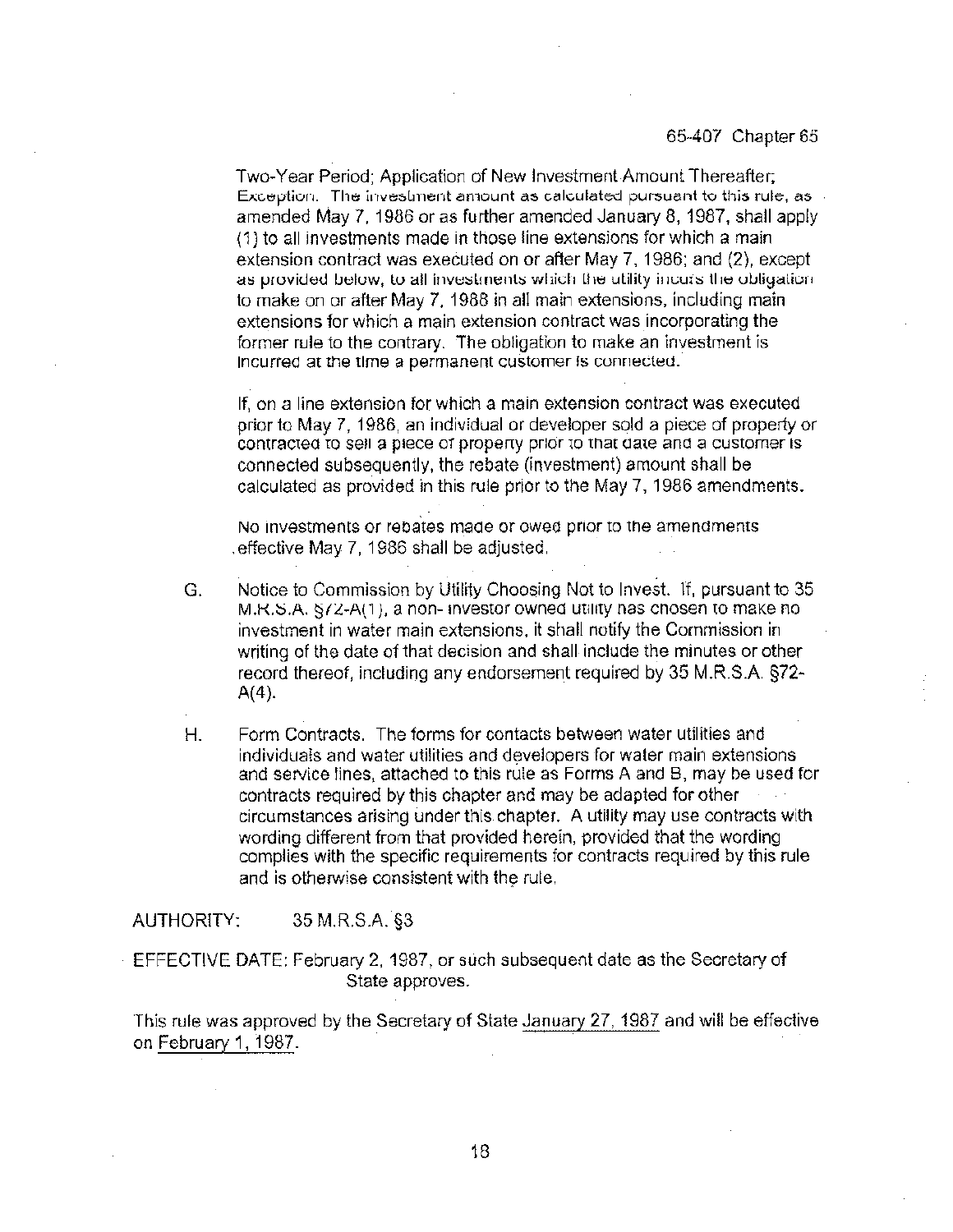$\mathcal{L}^{\mathcal{L}}(\mathcal{H}^{\mathcal{L}})$  and  $\mathcal{L}^{\mathcal{L}}(\mathcal{H}^{\mathcal{L}})$  and  $\mathcal{L}^{\mathcal{L}}(\mathcal{H}^{\mathcal{L}})$ 

 $\sim$ 

 $\sim 10^{-10}$ 

 $\mathbb{R}^2$ 

 $\sim$ 

 $\bar{\tau}$ 

 $\mathcal{L}_{\text{max}}$ 

 $\sim$ 

# EFFECTIVE DATE (ELECTRONIC CONVERSION): May 4, 1996

 $\mathcal{L}_{\text{max}}$  and  $\mathcal{L}_{\text{max}}$ 

 $\bar{z}$ 

 $\bar{\mathcal{A}}$ 

19

 $\sim$   $\sim$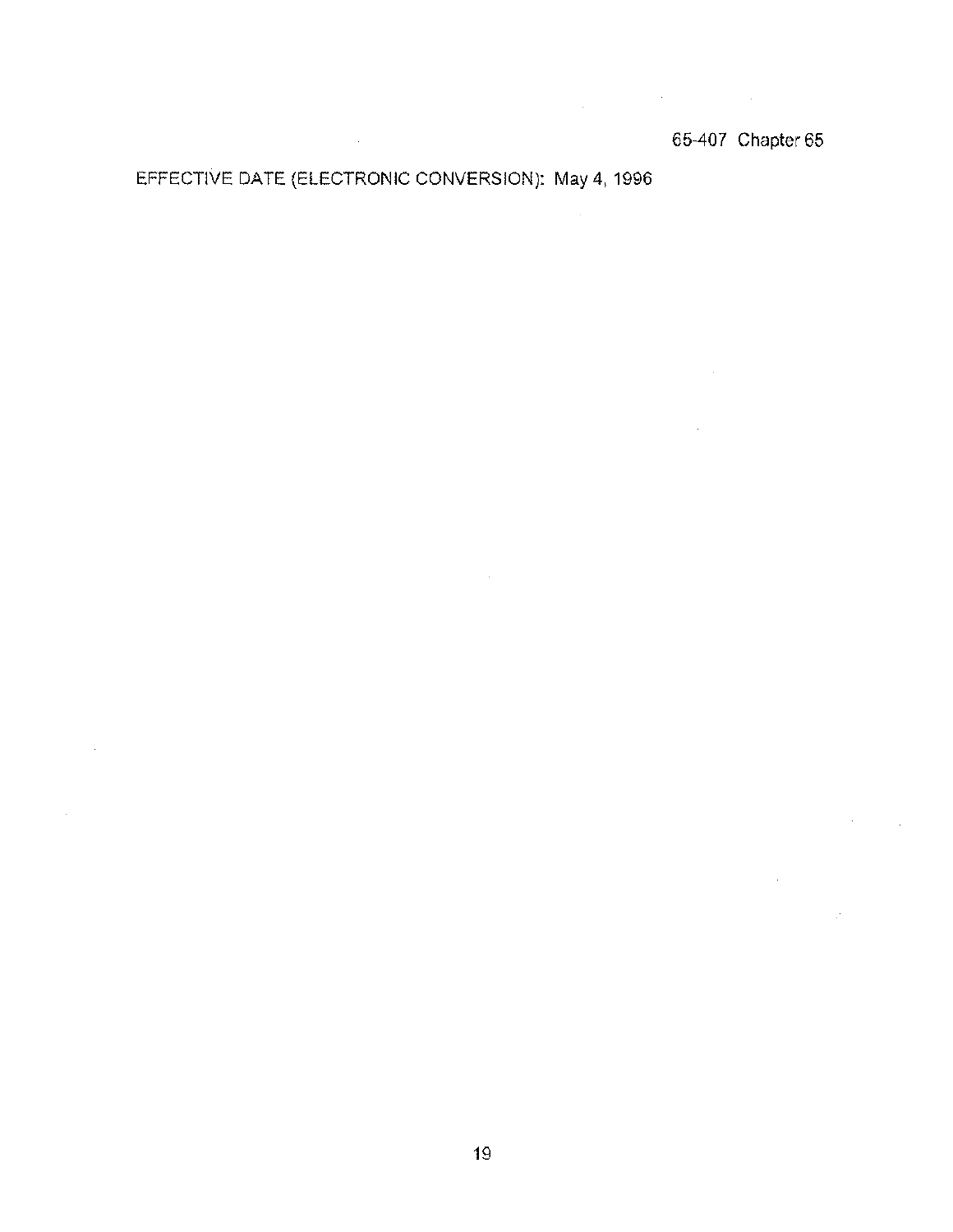# MISSOURI

 $\sim 10^{-11}$ 

# Rule 14 EXTENSION OF WATER MAINS

- This rule shall govern the extension of water mains by the company within А. its certified area where there are no water mains.
- В. Upon receipt of a written application for a main extension, the company will provide the applicant(s) an itemized estimate of the cost of the proposed extension. Said estimate shall include the cost of all labor and materials required, including valves, fire hydrants, booster stations, storage facilities, reconstruction of existing mains (if necessary), and the direct costs associated with supervision, engmeering permits, and bookkeeping. Applicable income tax cost will be added to this estimate calculated at the maximum rate.
- $C.$  Applicant(s) shall enter into a contract with the company for the installation of said extension and shall tender to the company a contnbution in aid of construction equal to the amount determined in paragraph (b) above, plus any applicable customer connection fee. The contract may allow the customer to contract with an independent contractor for the installation and supply of material, except that mains of 12" or greater diameter must be installed by the company, and the reconstruction of existing facilities. must be done by the company
- D. The cost to an applicant or applicants connecting to a main extension contributed by other applicant(s) shall be as follows:
	- For single-family residential applicants that are applying for service in a platted subdivision, the company shall divide the actual cost of the extension by the number of lots abutting said extension to determine. the per lot extension cost. When counting lots, corner lots which abut existing mains shall be excluded.
	- $(2)$  For single-family residential applicants that are applying for service in areas that are unplatted in subdivision lots, the apphcant's cost shall be equal to the total cost of the main extension divided by the total length of the main extension in feet times 100 feet.
	- (3) For industnal, commercial, or multi-family residential apphcants, the cost will be equal to the amount calculated for a single-family residence in paragraphs d(1) or d(2) above multiplied times the flow factors of the applicants mete.. The flow factors of the various sizes of meters are as follows;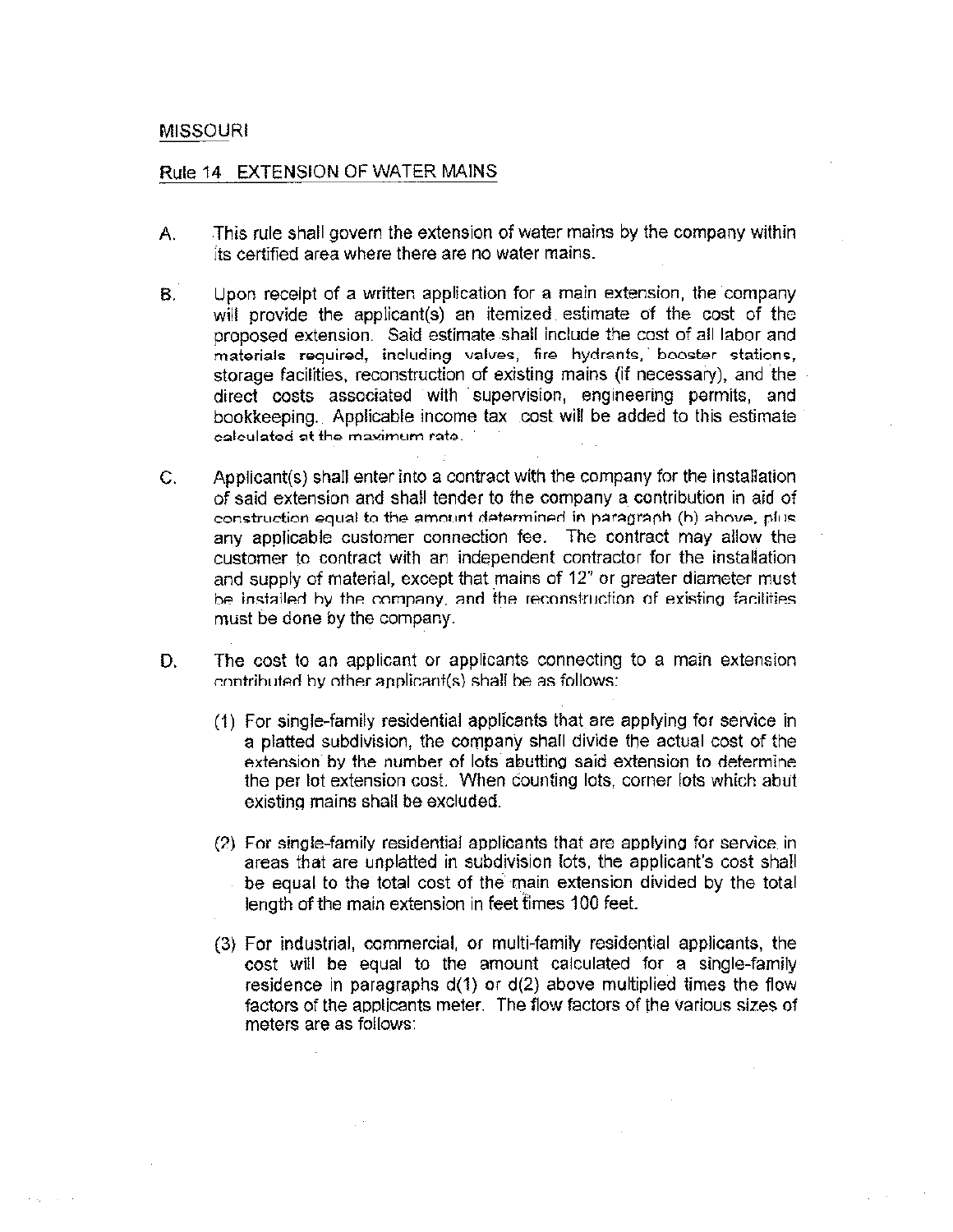| <b>MISSOURI</b> | Meter Size | Flow Factor |
|-----------------|------------|-------------|
|                 | 5/8        |             |
|                 |            | 2.5         |
| ٠               | 1.5        | 5           |
|                 |            | 8           |
|                 | 3          | 15          |
|                 |            | 25          |

- $E.$  Refunds of contributions shall be made to applicant(s) as follows:
	- (1) Should the actual cost of the exter:sion be less than the estimated cost, the company shall refund the difference as soon as the actual cost has been ascertained.
	- (2) During the first ten years after the main extension is completed, the company will refund to the applicant(s) who paid for the extension moneys collected from applicant(s) in accordance with paragraph (d) above. The refund shall be paid within a reasonable time after the money is collected.
	- (3) The sum  $\alpha$  an result is to any applicant shall not exceed the total  $control$ , which the applicant(s) has paid.
- F. Extension made under this rule shall be and remain the property of the company.
- G The company reserves the right to tunher extend the main to connect mains on intersecting streets and easements. Connecting new customers to such further extensions shall not entitle the applicant(s) paying for the original extension to a refund for the connection of such customers.
- H. Extensions made under this rule shall be of company approved pipe sized to meet water service requirements. If'the company chooses to size the extensions larger in order to meet the company's overall system requirements, the additional cost caused by the large size pipe shall be borne by the company.
	- No interest will be paid by the company of payments for the extension made by the applicant $(s)$ .

L.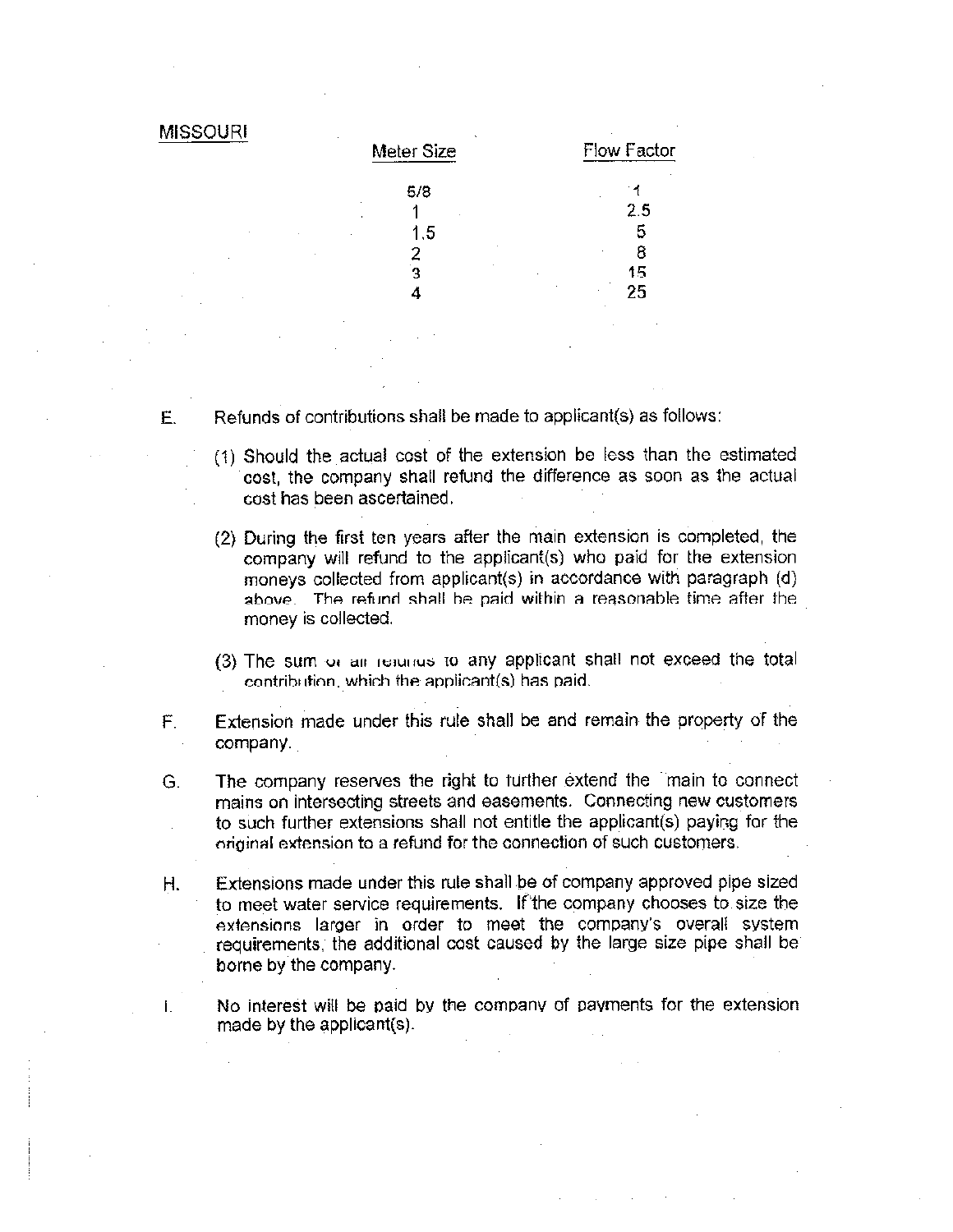# MISSOURI

If extensions are required on private roods, otrocto, through private J. property, or on private property adjacent to public right of way, a prope deed of easement must be furnished to the company without cost to the company, before the extension will be made.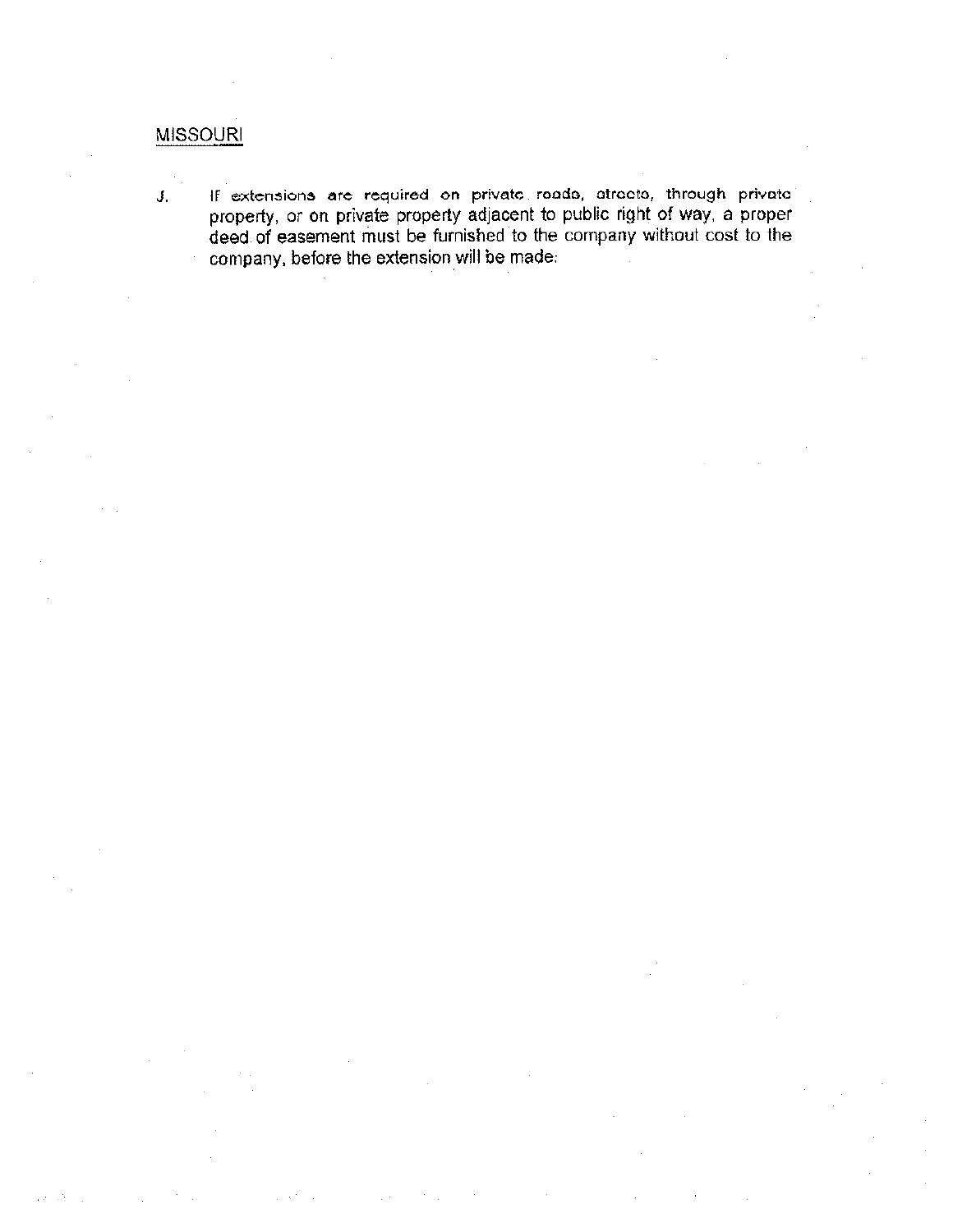$\eta f^{l^0}$ 

4901:1-15

(D) A waterworks and/or sewage disposal system company may administer fees relating to the installation of service facilities when such installation is not performed by the company. Such mercommalf be tail feed fees and shall be charged directly to the customer regardless of which non-utility is chosen to perform such installation.

Case No. 86-2046-WS-COI Eff. December 12, 1991 Rule-amplifies: 4905.86 R

### 4901:1-15-32 Main Extensions and related facilities.

If a waterworks company or sewage disposal system company enters into a main extension agreement, The following provisions shall constitute the standards for the extension of water mains and sewer mains and related facilities by a company. These provisions are not intended to prohibit the extension or water mains and sewer mains and related facilities at the initiative of the waterworks companies and sewage disposal system companies.

- (A) All agreements entered into concerning main extensions, related facilities or both, funded by contributions in aid of construction, advances in aid of construction, or some combination of both, shall be in writing and signed by the company and the parties involved or the duly authorized agents of each. These written agreements shall embody in their terms and conditions the provisions of this rule.
- (B) Waterworks companies and/or sewage disposal system companies shall extend mains and related  $\cdot$  -facilities to serve new customers subject to the provisions of this rule.
- $(C)$  As used in this rule:
	- $\{1\}$ "Main extension" means an extension, including any fire hydramts if fire protection is provided by the waterworks company, from the nearest existing adequate main along a route determined in accordance with reasonable utility engineering practices to a point perpendicular to the most remote structure to be served fronting the main extension.
	- "Related Facilities" means all fittings, valves, connections, other facilities, and back-up  $(2)$ plant associated with the main extension and required in accordance with reasonable utility engineering practices to provide service to a point perpendicular to the most remote structure to be served fronting the main extension.
- (D) Any main extensions and related facilities shall become the property of the waterworks and/or sewage disposal system companies.
- (E) The size, type, quality of material, and location of main extensions and related facilities shall be specified by waterworks companies and/or sewage disposal system companies, and construction shall be done by the companies or by contractors acceptable to the companies.
- (F) The design and route of main extensions shall be determined by waterworks companies and/or sewage disposal system companies in accordance with reasonable utility engineering practices. The length of the main extension shall be determined by measuring from the nearest existing adequate main along a route determined in accordance with reasonable utility engineering practices to a point perpendicular to the most remote structure to be served fronting the main extension.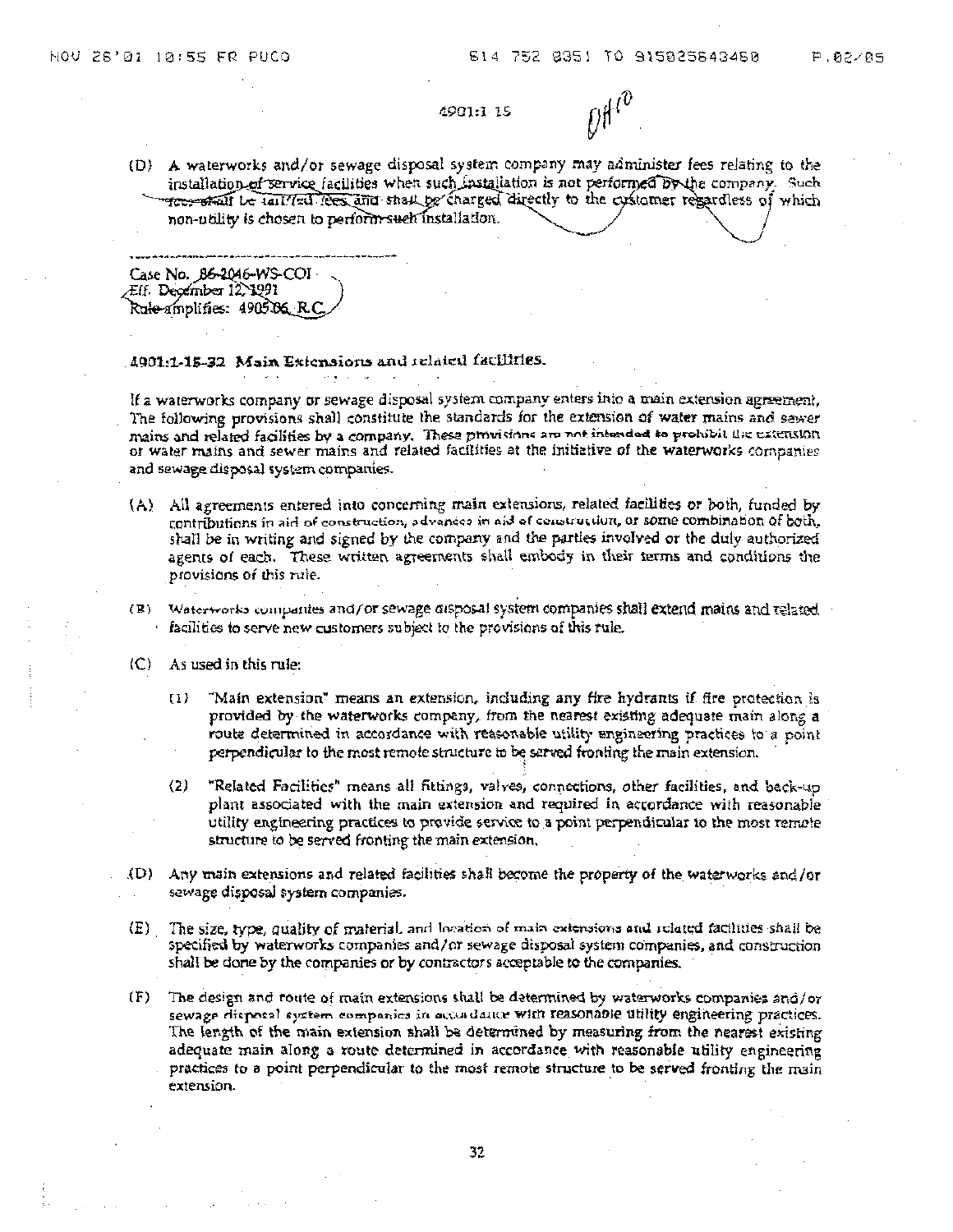### 4901-1-15

 $\rho\big)^{43}$ 

- (G) Prior to the entering into of an agreement concerning the extension of mains, related facilities or both, funded by contributions in aid of construction, advances in aid of construction, or come combination of both, waterworks companies and/or sewage disposal system companies shall estimate the total of the costs of the main extension, related facilities, and tax or tax impact in accordance with this rule. Such estimate shall be included in the terms and conditions of the agreement. The company shall include in the estimate only that portion of the main extension and related facilities necessary, in accordance with reasonable willity engineering practices, to provide adequate service to the applicant, including provisions for public fire protection. If the company installs mains or related facilities with a capacity in excess of that required to provide adequate service to the applicant, the company shall bear the cost of such oversizing.
- (II) The main extension agreement shall embody one of the following methods of payment and the selection of the method shall be at the discretion of the company:
	- The applicant for a main extension shall be required to advance to the waterworks company  $(1)$ and/or sewage disposal system company before construction is convinenced, the estimated total cost of the main extension, related facilities, and tax impact. The tax impact shall be calculated by the following method:

Tax impact  $\approx$ 

$$
\frac{C}{(1-R)} = C
$$

- $C =$  Dollar value of taxable contribution or advance in aid of construction.
- $R =$  Decimal equivalent of applicable marginal rate of federal income tax on value of taxable contributions and advances.

The entire advance including the tax impact shall be subject to refund as provided in paragraph (K) of this rule.

 $(2)$ The applicant for a main extension shall be required to advance to the waterworks company and/or sewage disposal system company before construction is commenced, the estimated total cost of the main extension and related facilities. The cost of the extension and related facilities minus the tax shall be subject to refund as provided in paragraph (K) of this rule The tax shall be calculated by the following method:

Tax≃CXR

 $C =$  Definition in paragraph (H)(1) of this rule.

 $R =$  Definition in paragraph (H)(I) of this rule.

- $(1)$ All amounts over actual cost shall be refunded and all amounts under actual cost shall be paid within sixty days after completion of the extension.
- $($ [) When more than one applicant is involved, the amount of the advance in aid of construction shall be divided equally among the applicants unless otherwise agreed by the applicants.
- (K) Refunds of advances in aid of construction made pursuant to this rule shall be made in accordance with the following method. The waterworks company and/or sewage disposal system company shall pay each year to the party making an advance in ald of construction, or to that party's assignees or other successors in interest where the company has received notice of such assignment or succession: an amount equal to twenty per cent of the total gross annual revenue from water or sewage service to each <u>bong fide</u> customer, other than a subsequent applicant whose service line is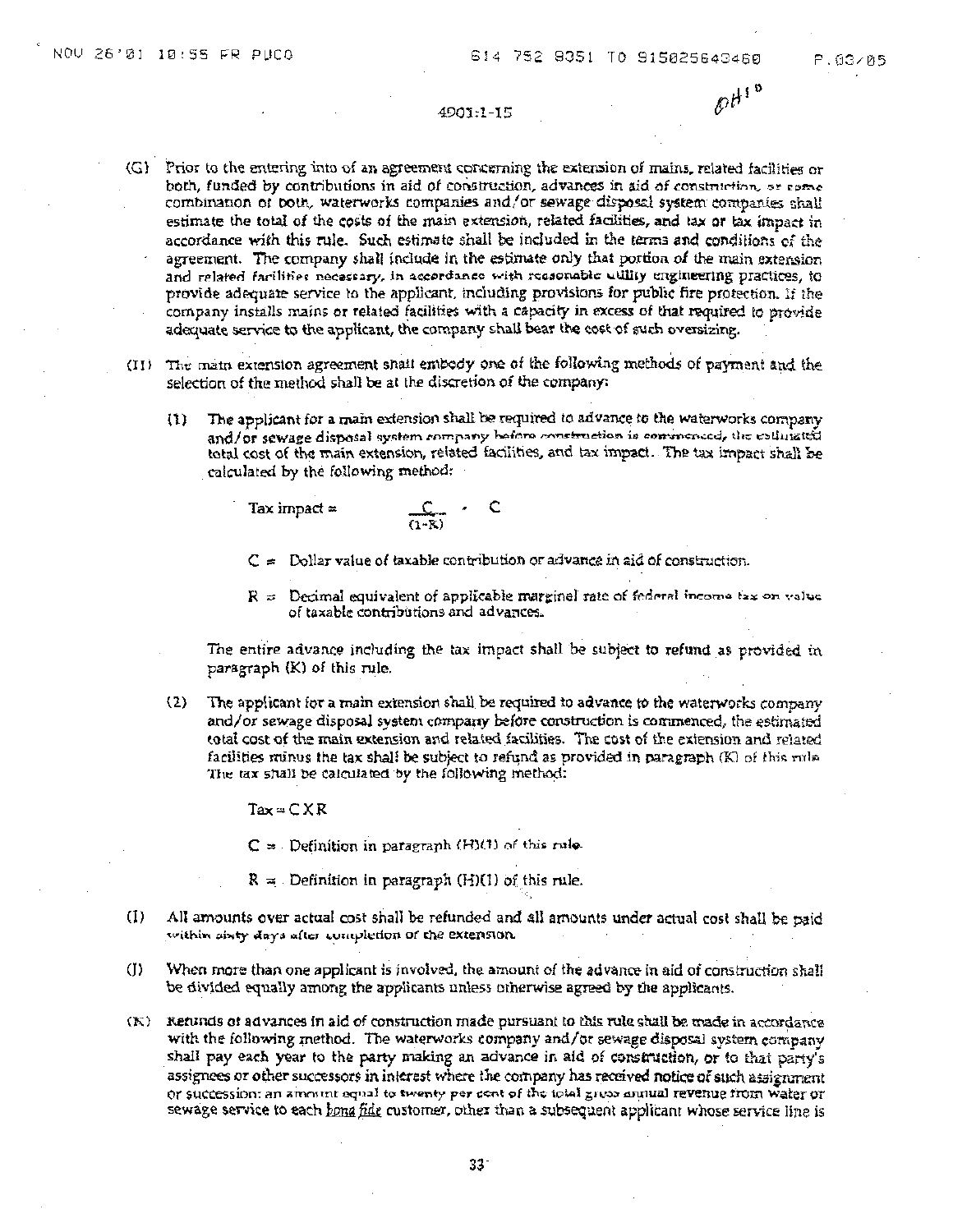$\rho H^{10}$ 

### 4901:1-15

connected to main or extension lines covered by the main extension agreement for a pariod of not less than fifteen years. Agreements under this rule may provide that any balance of the amount advanced pursuant to the agreement remaining at the end of the fifteen-year period shall still remain payable, in whole or in part, and in such manner as is set forth in the agreement. A balance remaining at the end of the fifteen-year period shall otherwise become nonrefundable.

- When more than one applicant is involved, the amount refunded shall be divided among the  $(L)$ applicants in proportion to their original advance in aid of construction.
- (M). The aggregate refunds under this rule shall in no event exceed the total of the refundable advances in aid of construction. No interest shall accrue on any amounts advanced.
- (N) The commission will not approve the transfer of any "Certificate of Public Convenience and Necessity" where the transferor has entered into extension agreements, unless it is demonstrated to the commission that the transferor has agreed to satisfy the refund agreement, or that the transferge has assumed and has agreed to pay the transferor's obligation under the agreements.
- (O) Waterworks companies and/or sewage disposal system companies shall not be required to extend mains unless the prospective customer guarantees to the company that service will be accepted within thirty days following completion of the main extension, or such longer period as the company and the prospective new customer agree.
- (P) Waterworks companies and/or sewage disposal system companies shall provide temporary service, provided that the applicant for such service agrees in writing to pay in advance to the company, the company's estimate of the cost of labor and materials less salvage value on removal, for installing and removing such service.

Case No. 86-2046-WS-COI Eff. December 12, 1991 Amended: 10/30/87,6/1/77 Rule amplifies: 4901.13, R.C. Replaces: 4901:1-15-12

### 4901:1-15-33 Subsequent connections, service connect-ions, and tap-ins.

- $(A)$ . If and when at any time during the term of a main extension agreement involving refundable advances in aid of construction pursuant to rule 4901:1-15-37 of the Administrative Code, the owner thereatier referred to as the subsequent applicant) of any lot abutting the main extension. who was not a party to the main extension agreement, requests service; the waterworks company and/or sewage disposal system company shall collect in advance from each such subsequent applicant funds equal to the total foot frontage of the lot to receive service multiplied by the perfoot frontage charge.
	- The per-foot frontage charge shall be determined by dividing the total refundable amount  $(1)$ of the advance in ald of construction by the total foot frontage of the lots capable of receiving service from the extension.
	- In the event that the total of the amount already refunded under paragraph (K) of rule  $(2)$ 4901:1-15-32 of the Administrative Code, plus the subsequent applicant's fee calculated under paragraph (A) of this rule exceeds the total refundable amount of the advance in aid of construction; the amount collected from the subsequent applicant shall be the difference